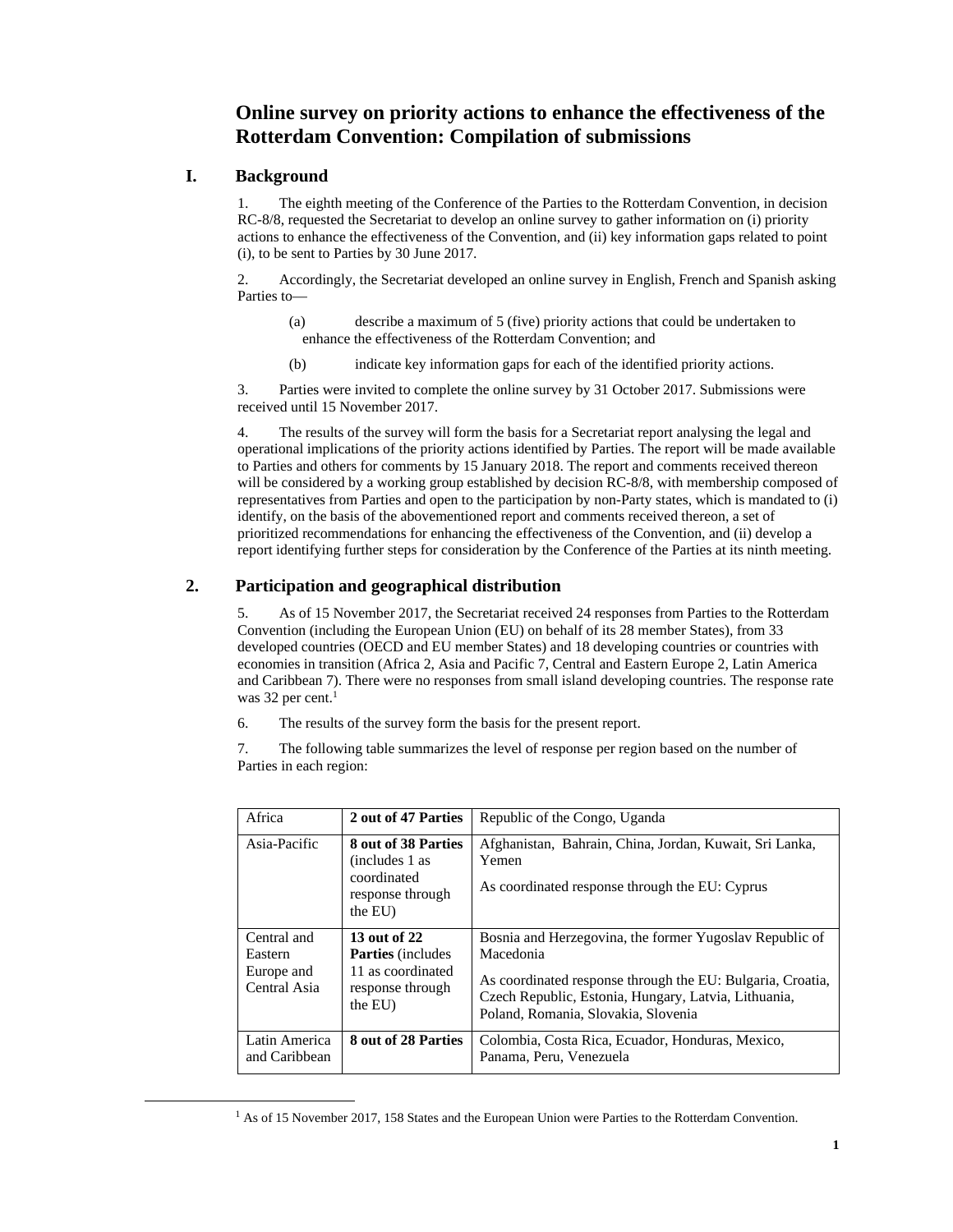| Western<br>Europe and<br>Others | <b>20 out of 23</b><br><b>Parties</b> (includes)<br>16 as coordinated<br>response through<br>the EU) | Australia, Canada, Norway, Switzerland<br>As coordinated response through the EU: Austria, Belgium,<br>Denmark, Finland, France, Germany, Greece, Ireland, Italy,<br>Luxembourg, Malta, Netherlands, Portugal, Spain, Sweden,<br>United Kingdom of Great Britain and Northern Ireland |
|---------------------------------|------------------------------------------------------------------------------------------------------|---------------------------------------------------------------------------------------------------------------------------------------------------------------------------------------------------------------------------------------------------------------------------------------|
|---------------------------------|------------------------------------------------------------------------------------------------------|---------------------------------------------------------------------------------------------------------------------------------------------------------------------------------------------------------------------------------------------------------------------------------------|

8. A compilation of all responses received is available in the Annex.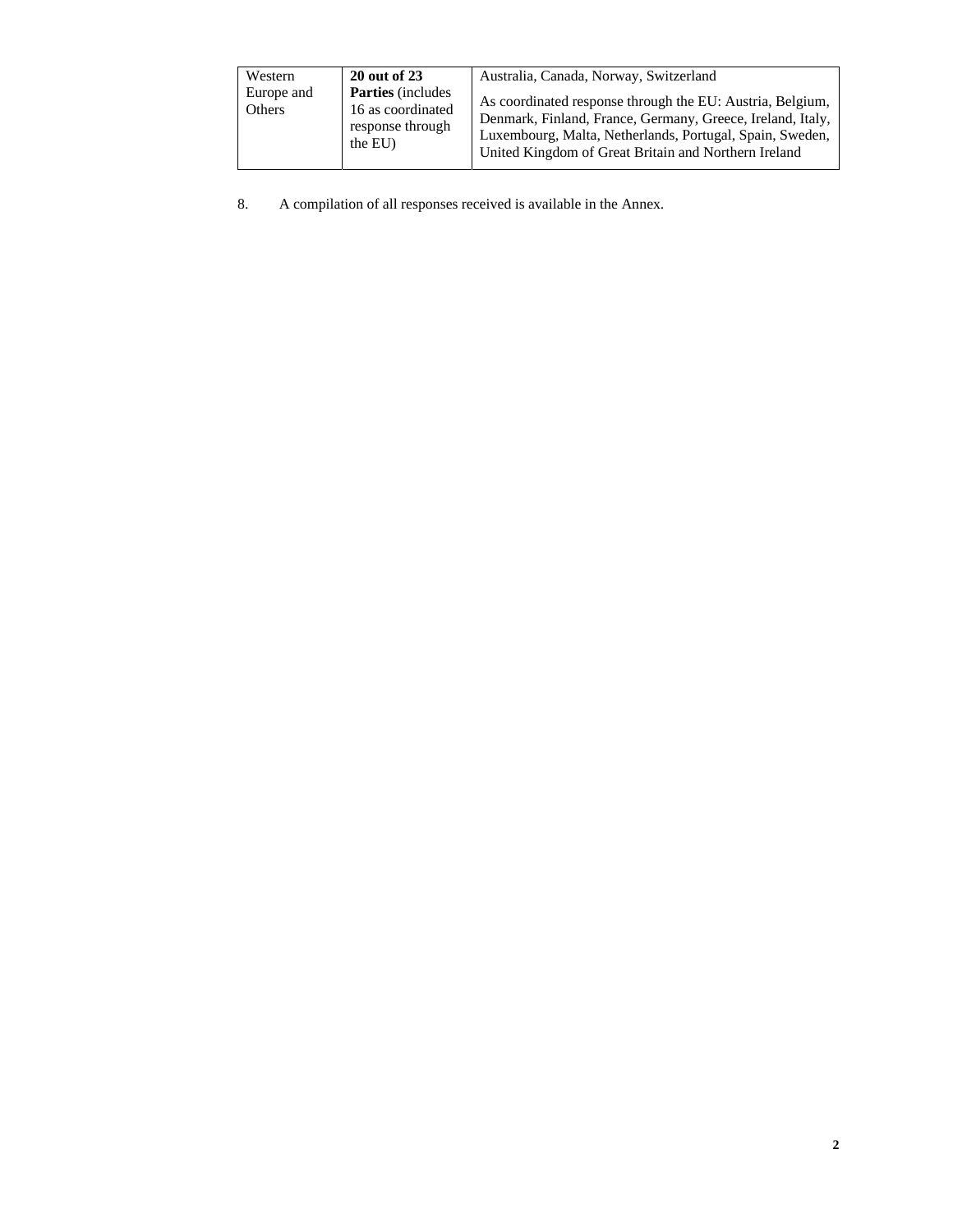# **Compilation of submissions**

| 1.  |  |
|-----|--|
| 2.  |  |
| 3.  |  |
| 4.  |  |
| 5.  |  |
| 6.  |  |
| 7.  |  |
| 8.  |  |
| 9.  |  |
| 10. |  |
| 11. |  |
| 12. |  |
| 13. |  |
| 14. |  |
| 15. |  |
| 16. |  |
| 17. |  |
| 18. |  |
| 19. |  |
| 20. |  |
| 21. |  |
| 22. |  |
| 23. |  |
| 24. |  |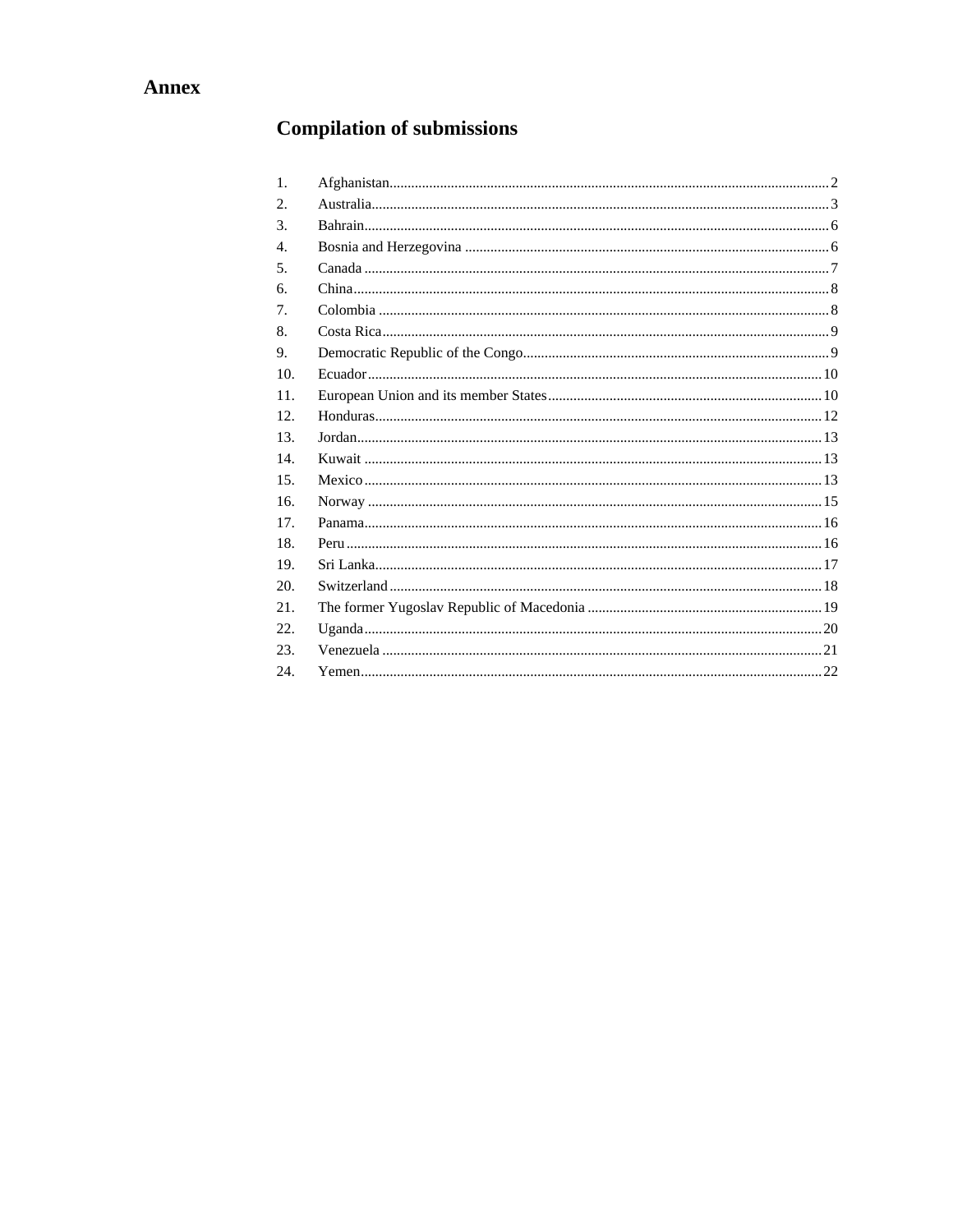# **1. Afghanistan**

| Develop secondary legislation and regulations to be implemented by NEPA, its<br>partner agencies and ministries in Government under the Environment Law for<br>the sound management of chemicals including pesticides listed in RC:<br>In order to strengthen sound chemical management, secondary legislation and<br>regulations should be developed under the Environment Law. This will involve<br>the review of existing regulatory frameworks relevant to fulfilling Afghanistan's<br>participation and obligations under the Basel, Rotterdam, Stockholm and<br>Minamata conventions. Specific secondary legislation will be drafted for areas<br>with gaps identified, particularly, Granting of Prior Informed Consent for the<br>> Lack of information about the relevant regulatory steps to make sure that the<br>> Capacity gap in policy making and regulatory action in the area of chemicals |
|-------------------------------------------------------------------------------------------------------------------------------------------------------------------------------------------------------------------------------------------------------------------------------------------------------------------------------------------------------------------------------------------------------------------------------------------------------------------------------------------------------------------------------------------------------------------------------------------------------------------------------------------------------------------------------------------------------------------------------------------------------------------------------------------------------------------------------------------------------------------------------------------------------------|
|                                                                                                                                                                                                                                                                                                                                                                                                                                                                                                                                                                                                                                                                                                                                                                                                                                                                                                             |
|                                                                                                                                                                                                                                                                                                                                                                                                                                                                                                                                                                                                                                                                                                                                                                                                                                                                                                             |
|                                                                                                                                                                                                                                                                                                                                                                                                                                                                                                                                                                                                                                                                                                                                                                                                                                                                                                             |
|                                                                                                                                                                                                                                                                                                                                                                                                                                                                                                                                                                                                                                                                                                                                                                                                                                                                                                             |
|                                                                                                                                                                                                                                                                                                                                                                                                                                                                                                                                                                                                                                                                                                                                                                                                                                                                                                             |
| > Lack of information and capacity to analyze the current chemicals situation in                                                                                                                                                                                                                                                                                                                                                                                                                                                                                                                                                                                                                                                                                                                                                                                                                            |
|                                                                                                                                                                                                                                                                                                                                                                                                                                                                                                                                                                                                                                                                                                                                                                                                                                                                                                             |
| Environment Law and obligations under BRS in relation to hazardous chemicals:                                                                                                                                                                                                                                                                                                                                                                                                                                                                                                                                                                                                                                                                                                                                                                                                                               |
| A specialist unit within NEPA should be established in order to lead the<br>implementation and coordination of Afghanistan's chemical agreements<br>(namely, Basel, Rotterdam, Stockholm and Minamata). NEPA has already<br>established similar structures for ozone and climate finance, these units are able<br>to provide targeted efforts on translating international commitments and<br>obligations into national-level actions. Thus, this chemical unit will develop<br>protocols for data collection relating to chemical inventories, lead on regular and<br>collection. The chemical working group should be trained on the prior informed<br>consent of Rotterdam convention and how to deal with hazardous chemicals.                                                                                                                                                                          |
|                                                                                                                                                                                                                                                                                                                                                                                                                                                                                                                                                                                                                                                                                                                                                                                                                                                                                                             |
| > Information gap related to the safety and socio-economic aspects of the use of                                                                                                                                                                                                                                                                                                                                                                                                                                                                                                                                                                                                                                                                                                                                                                                                                            |
| $>$ Lack of information on the properties and risks of the majority of the                                                                                                                                                                                                                                                                                                                                                                                                                                                                                                                                                                                                                                                                                                                                                                                                                                  |
| > Knowledge gap to manage the risk of chemicals and provide appropriate safety                                                                                                                                                                                                                                                                                                                                                                                                                                                                                                                                                                                                                                                                                                                                                                                                                              |
| > Lack of availability and accessibility of information to downstream users,                                                                                                                                                                                                                                                                                                                                                                                                                                                                                                                                                                                                                                                                                                                                                                                                                                |
| > Lack of expertise to diagnose diseases and illness due to exposure to hazardous                                                                                                                                                                                                                                                                                                                                                                                                                                                                                                                                                                                                                                                                                                                                                                                                                           |
| > Lack of dedicated technical expertise in managing the chemicals listed in                                                                                                                                                                                                                                                                                                                                                                                                                                                                                                                                                                                                                                                                                                                                                                                                                                 |
|                                                                                                                                                                                                                                                                                                                                                                                                                                                                                                                                                                                                                                                                                                                                                                                                                                                                                                             |
| Establish a research programme to detect hazardous chemical in NEPA by an                                                                                                                                                                                                                                                                                                                                                                                                                                                                                                                                                                                                                                                                                                                                                                                                                                   |
| Afghanistan currently does not have an analytical laboratory to analyse and<br>detect hazardous materials in goods imported. Therefore, a detailed programme<br>of research on chemical management should be conducted, which will provide<br>the foundation for determining future actions in this area. Detailed protocols<br>should be developed for the collection of samples including pesticides and<br>industrial chemical from importer to issue permission letter. The results of the<br>analysis should be presented as technical reports, which will help fill existing<br>gaps in knowledge about chemical management in Afghanistan, as well as<br>provide recommendations for policy actions to address the chemical pollutants<br>identified, in particular to ensure that they are managed from Customs Services                                                                            |
|                                                                                                                                                                                                                                                                                                                                                                                                                                                                                                                                                                                                                                                                                                                                                                                                                                                                                                             |

> Insufficient information about the existing substances and their adverse effects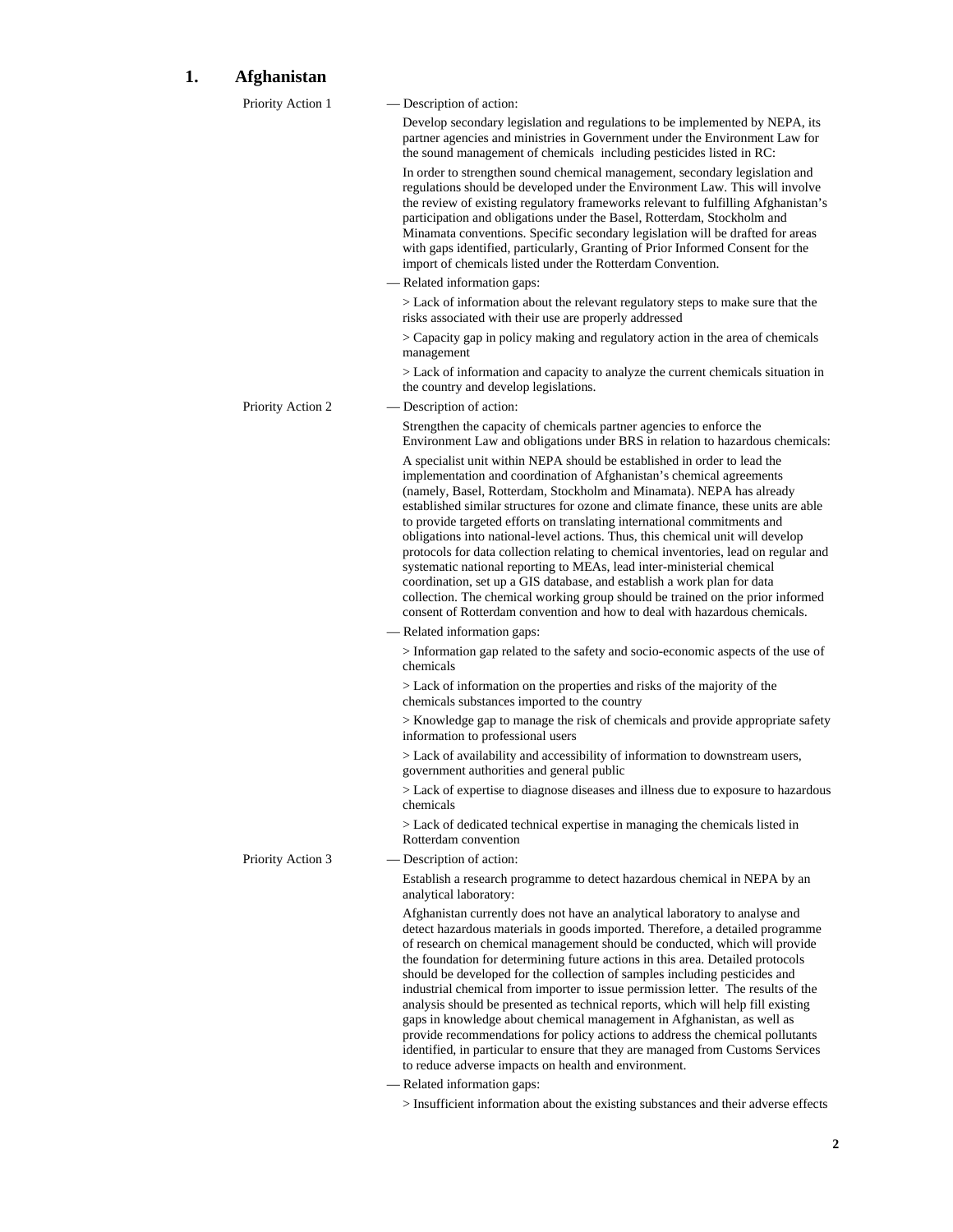|                   | > Insufficient data and information to estimate the release of chemicals and thus<br>developing appropriate actions                                                                                                                                                                                                                                                                                                                                                                                                                                                                                                                       |
|-------------------|-------------------------------------------------------------------------------------------------------------------------------------------------------------------------------------------------------------------------------------------------------------------------------------------------------------------------------------------------------------------------------------------------------------------------------------------------------------------------------------------------------------------------------------------------------------------------------------------------------------------------------------------|
|                   | > Information gap on the level of chemicals in samples like soil, water, waste<br>sludge etc                                                                                                                                                                                                                                                                                                                                                                                                                                                                                                                                              |
|                   | > Gaps in information to collect and monitor data that is essential in maintaining<br>the inventory of hazardous chemicals and implementing policies to management                                                                                                                                                                                                                                                                                                                                                                                                                                                                        |
| Priority Action 4 | — Description of action:                                                                                                                                                                                                                                                                                                                                                                                                                                                                                                                                                                                                                  |
|                   | Develop National Standards by Afghanistan National Standards Authority for<br>Pesticides industrials:                                                                                                                                                                                                                                                                                                                                                                                                                                                                                                                                     |
|                   | Although Afghanistan does not have a large industrial sector, it imports many<br>materials and consumer goods that fall into categories known possibly to contain<br>hazardous chemicals. In order to identify those with acceptable uses, the<br>chemical working group in collaboration with Afghanistan National Standard<br>Authority should develop standards that could be used to permit or prohibit<br>goods containing chemicals.                                                                                                                                                                                                |
|                   | - Related information gaps:                                                                                                                                                                                                                                                                                                                                                                                                                                                                                                                                                                                                               |
|                   | > Lack of information on the production, trade and use of chemicals                                                                                                                                                                                                                                                                                                                                                                                                                                                                                                                                                                       |
|                   | > Lack of information on the hazardousness of chemical substances                                                                                                                                                                                                                                                                                                                                                                                                                                                                                                                                                                         |
|                   | $>$ Lack of information about the supply chain of chemicals                                                                                                                                                                                                                                                                                                                                                                                                                                                                                                                                                                               |
| Priority Action 5 | - Description of action:                                                                                                                                                                                                                                                                                                                                                                                                                                                                                                                                                                                                                  |
|                   | Provide protective equipment, analytical Capacity and trainings:                                                                                                                                                                                                                                                                                                                                                                                                                                                                                                                                                                          |
|                   | Incineration of Clinical Waste: Over 400 government and non governmental<br>hospitals exist in Afghanistan which produces a lot of clinical waste and there is<br>lack of the technology to incinerate them in an environmentally sound manner.<br>Proper incineration system is an urgent need reduce the potential danger of<br>chemicals in clinical waste. Management of PCBs: Analytical capacity and<br>training should be provided to DABS (Afghanistan Power Supply Company) to<br>survey existing transformers particularly those from the Soviet Union time that<br>are still being used and other materials that contain PCBs. |
|                   | Establish expired pesticide stores: Ministry of Agriculture, Irrigation and<br>Livestock should be provided with equipments to stock and dispose hazardous<br>pesticides. Establishment of stores for expired pesticides is needed to be<br>transferred or disposed of on an environmentally sound manner.                                                                                                                                                                                                                                                                                                                                |
|                   | - Related information gaps:                                                                                                                                                                                                                                                                                                                                                                                                                                                                                                                                                                                                               |
|                   | > Lack of information related to Regulation concerning plant protection products                                                                                                                                                                                                                                                                                                                                                                                                                                                                                                                                                          |
|                   | > Lack of alternative plan in events of chemical disasters                                                                                                                                                                                                                                                                                                                                                                                                                                                                                                                                                                                |
|                   | > Lack of information on the improved risk management or controls which could<br>lead to reduced exposures or emissions                                                                                                                                                                                                                                                                                                                                                                                                                                                                                                                   |
|                   | > Gaps in information about the availability of appropriate technology to address<br>chemical issues                                                                                                                                                                                                                                                                                                                                                                                                                                                                                                                                      |
| <b>Australia</b>  |                                                                                                                                                                                                                                                                                                                                                                                                                                                                                                                                                                                                                                           |
| Priority Action 1 | - Description of action:                                                                                                                                                                                                                                                                                                                                                                                                                                                                                                                                                                                                                  |
|                   | Considering where consensus cannot be reached to list substances, options to<br>amend the Convention should be considered. This includes but is not limited to,<br>consideration of the proposal at COP8 by a group of African Nations to amend<br>the decision making process through to the addition of a new Annex.                                                                                                                                                                                                                                                                                                                    |
|                   | - Related information gaps:                                                                                                                                                                                                                                                                                                                                                                                                                                                                                                                                                                                                               |
|                   | The PIC procedure is required for substances that are listed in Annex III to<br>ensure that Parties are aware and consent to the importation of hazardous<br>substances. Only substances that meet the criteria of being a hazardous<br>substance are listed under the Convention. However some hazardous substances<br>(i.e. those that are determined by the CRC to meet the listing criteria) are not<br>listed under the Convention because there is a failure of Parties to reach a<br>consensus.                                                                                                                                    |

**2. Australia** 

This results in Parties who are supportive of the listing of the hazardous substance not have the opportunity to be made aware of the entry of the hazardous substance into their jurisdiction.

Previously proposed amendments to the decision making process to list new chemicals have included: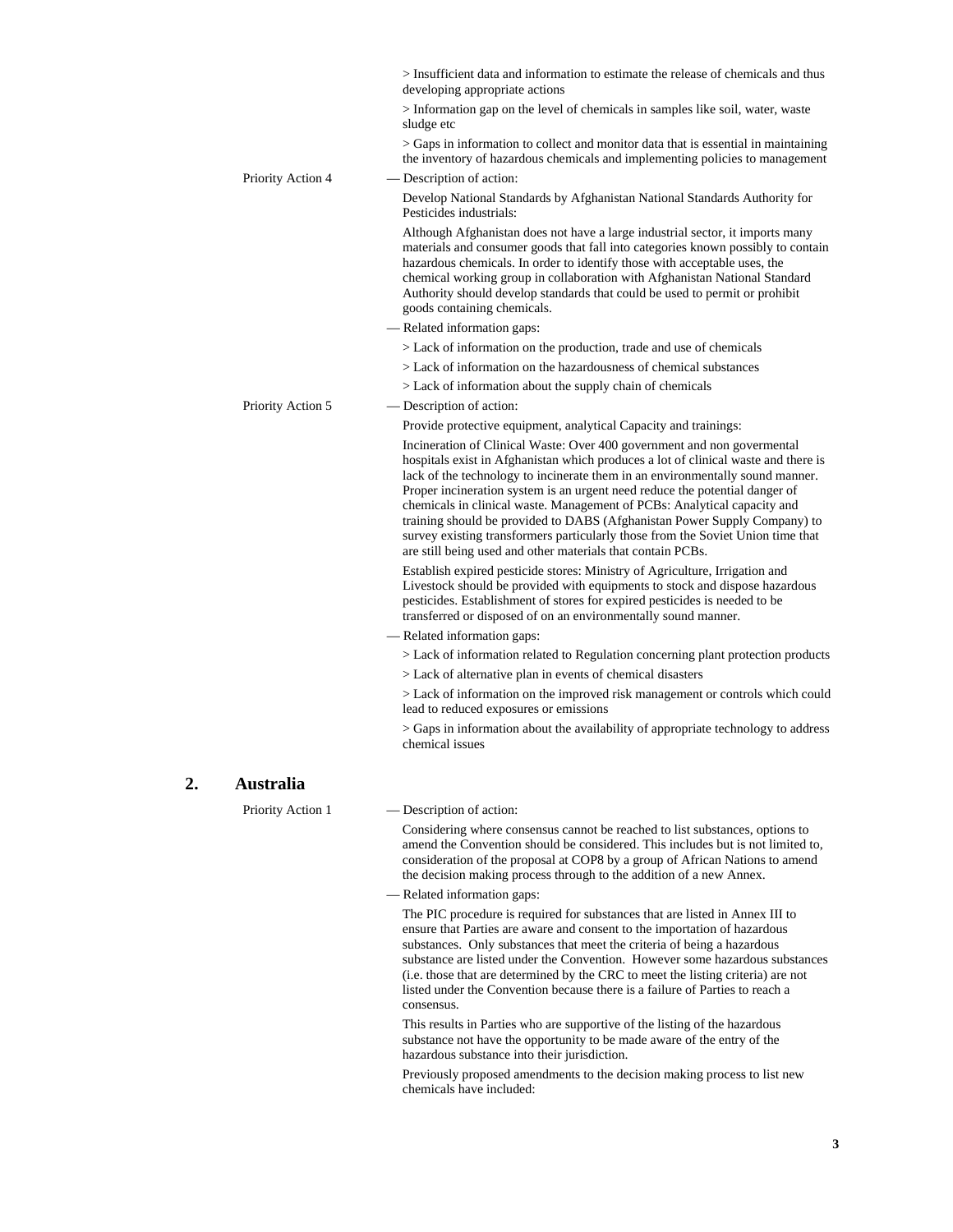|                   | > Adapting the consensus decision making process for listing chemicals (Article<br>22) to that of the decision making process for amending the Convention (Article<br>21).                                                                                                                                                                                                                                                                                                                                                                                                                                    |
|-------------------|---------------------------------------------------------------------------------------------------------------------------------------------------------------------------------------------------------------------------------------------------------------------------------------------------------------------------------------------------------------------------------------------------------------------------------------------------------------------------------------------------------------------------------------------------------------------------------------------------------------|
|                   | > Addition of new annexes to list chemicals to the Convention.                                                                                                                                                                                                                                                                                                                                                                                                                                                                                                                                                |
|                   | > Combinations of amendments to the Convention and addition of new annexes.                                                                                                                                                                                                                                                                                                                                                                                                                                                                                                                                   |
|                   | To better enable Parties to consider this issue and consider implications for<br>amending the Convention, the following matters could be explored:                                                                                                                                                                                                                                                                                                                                                                                                                                                            |
|                   | > Have other Conventions amended their text to address similar issues raised<br>above (i.e. where consensus cannot be reached but a significant majority of<br>Parties seeks a listing)?                                                                                                                                                                                                                                                                                                                                                                                                                      |
|                   | > What are those Conventions and what changes/amendments were made?                                                                                                                                                                                                                                                                                                                                                                                                                                                                                                                                           |
|                   | > What were the practical outcomes from these changes/amendments (i.e. did<br>they achieve their desired outcome)?                                                                                                                                                                                                                                                                                                                                                                                                                                                                                            |
| Priority Action 2 | — Description of action:                                                                                                                                                                                                                                                                                                                                                                                                                                                                                                                                                                                      |
|                   | Consideration should be given on how to make key terminology less ambiguous<br>in the listing criteria and the Convention more broadly. For example, key terms<br>are not defined in Article 2(d) (Severely Hazardous Pesticide Formulation),<br>Annex II (b)(iii) (risk evaluation) and Annex IV Part $3.(d)$ (the quantity of the<br>formulation used). As a result, Parties may understand or interpret these key                                                                                                                                                                                          |
|                   | terminology and/or criteria differently which may lead to disagreement or<br>misunderstanding of the Convention's mechanisms, processes and decision<br>making functions.                                                                                                                                                                                                                                                                                                                                                                                                                                     |
|                   | - Related information gaps:                                                                                                                                                                                                                                                                                                                                                                                                                                                                                                                                                                                   |
|                   | Administration of the Convention could be improved by ensuring clarity on<br>Convention processes and key considerations at each step. It can be difficult for<br>some Parties to transfer knowledge between COP and CRC meetings. This may<br>lead to inconsistency between meetings which is compounded over time i.e.<br>definition of a risk evaluation. This may lead to confusion at a COP meeting on<br>what a term means and then this diverts the attention of Parties from the main<br>work of the COP. In addition there appears to be inconsistency between different                             |
|                   | COP meetings.                                                                                                                                                                                                                                                                                                                                                                                                                                                                                                                                                                                                 |
|                   | Some possible solutions to this may include:<br>> Providing policy on key terms;                                                                                                                                                                                                                                                                                                                                                                                                                                                                                                                              |
|                   | > Educating Parties on key terms;                                                                                                                                                                                                                                                                                                                                                                                                                                                                                                                                                                             |
|                   | > Amending the Convention to provide greater clarity.                                                                                                                                                                                                                                                                                                                                                                                                                                                                                                                                                         |
|                   | To better enable Parties to consider this issue, the following matters could be<br>explored:                                                                                                                                                                                                                                                                                                                                                                                                                                                                                                                  |
|                   | > What is the key terminology that Parties appear to:                                                                                                                                                                                                                                                                                                                                                                                                                                                                                                                                                         |
|                   | > Have difficulty understanding (e.g. queries to the Secretariat);                                                                                                                                                                                                                                                                                                                                                                                                                                                                                                                                            |
|                   | > Have sought clarification on (e.g. requested further guidance);                                                                                                                                                                                                                                                                                                                                                                                                                                                                                                                                             |
|                   | > Have taken different views on (e.g. at COP's parties might take different views<br>of a key term)?                                                                                                                                                                                                                                                                                                                                                                                                                                                                                                          |
|                   | > Has the Secretariat identified areas for further clarification?                                                                                                                                                                                                                                                                                                                                                                                                                                                                                                                                             |
|                   | > How have other Conventions dealt with the issues raised above (i.e. if they<br>needed to clarify a key term what steps did they take)? If so:                                                                                                                                                                                                                                                                                                                                                                                                                                                               |
|                   | > which conventions;                                                                                                                                                                                                                                                                                                                                                                                                                                                                                                                                                                                          |
|                   | $>$ how have they dealt with it (e.g. amend the Convention or pass a policy in<br>accordance with the Convention or deal with it administratively)?                                                                                                                                                                                                                                                                                                                                                                                                                                                           |
| Priority Action 3 | - Description of action:                                                                                                                                                                                                                                                                                                                                                                                                                                                                                                                                                                                      |
|                   | Consideration should be given to how the Secretariat and/or Parties can further<br>implement or assist other Parties to implement the PIC procedure and associated<br>administrative processes. Methods to improve Parties' understanding of their<br>obligations regarding the PIC procedure and operation of the Convention could<br>be examined. Ways to increase the understanding of exporter's and importer's<br>obligations could lead to better implementation of the PIC procedure. A review<br>of support mechanisms for developing countries and the benefits from support<br>should be evaluated. |
|                   | - Related information gaps:                                                                                                                                                                                                                                                                                                                                                                                                                                                                                                                                                                                   |

The ability of Parties to regulate the import and export of Hazardous substance is variable. As a result some Parties place a greater emphasis on the importance of the PIC process.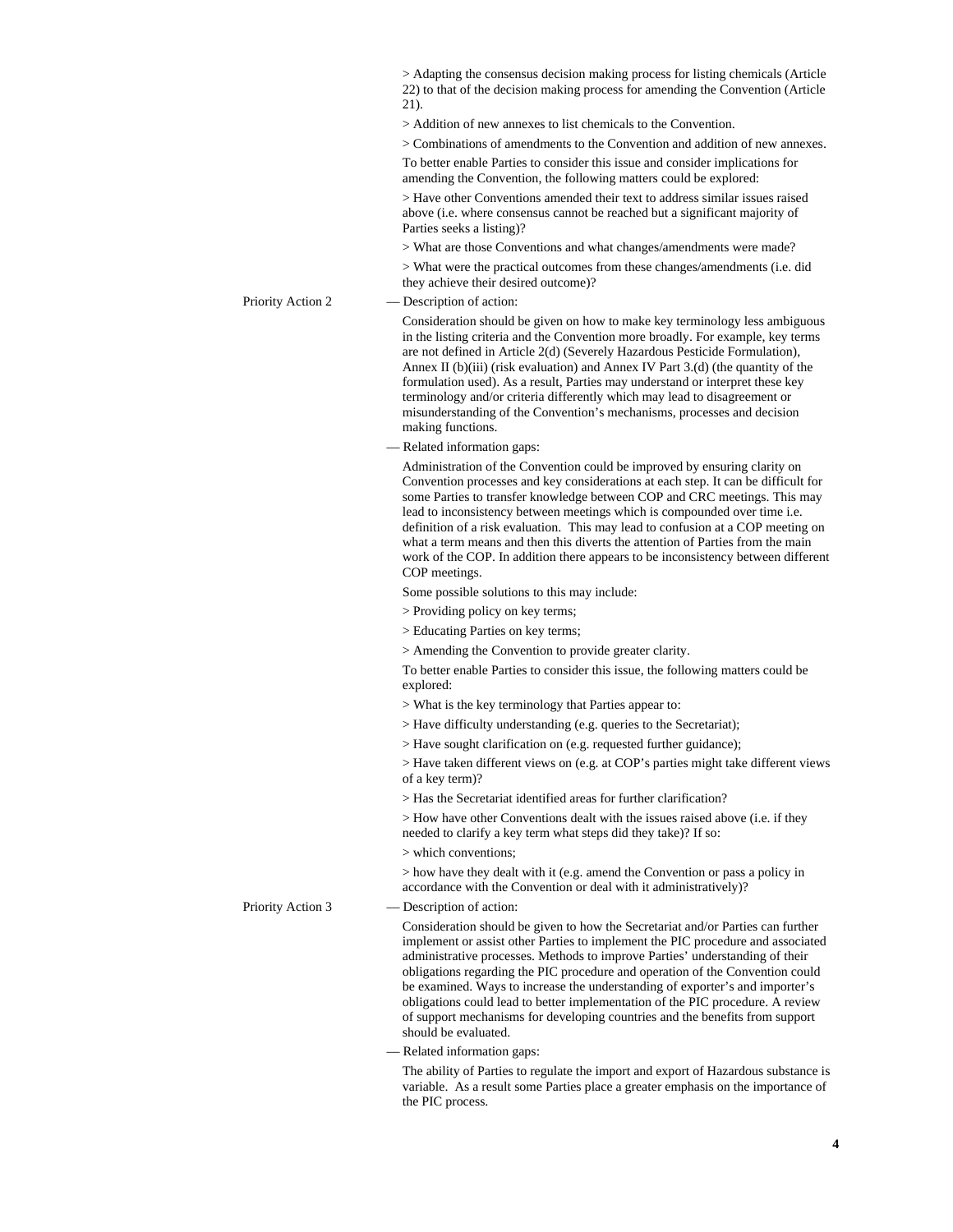For Parties that place a greater emphasis on the PIC process it is important that they are supported to assist them in regulating a hazardous substance. Methods that could be considered include: > provision of support; > increased education and awareness campaigns; > mentoring/secondments to other Parties; > development of model regulatory frameworks. To better enable Parties to consider this issue, the following matters could be explored: > How have other Conventions sought to implement similar requirements; > What options exist to assess the effectiveness of this and other Conventions, and implementation of the PIC procedure; > Are there more successful implementation mechanisms? Priority Action 4 — Description of action: Consideration should be given to how to increase the consistency of CRC recommendations with strategies or procedures that strengthen the foundation of recommendations to the COP on chemicals listings. Consideration could also be given to how interested entities and/or specialists could be engaged by the CRC to assist their deliberations, as utilised by the POPRC to resolve gaps in information. — Related information gaps: Recommendations by the CRC to the COP are based on the information available at the time and the individual committee members' knowledge and understanding of the Convention's criteria. Exploring avenues that help the CRC to provide consistent recommendations over time may help in the decision making process of the COP. Improving the predictability in how the Convention operates may improve the consistency of: > Recommendations made by the CRC; > Decisions made at the COP; > Nominations; > Compliance with the Convention more broadly. Potential areas to explore to improve consistency could include: > Increasing guidance to Parties; > Enabling external experts to be engaged; > Seeking information or assistance from other relevant bodies (e.g. companies, NGO's, etc); > Proactively engage with other Parties and relevant bodies. Priority Action 5 — Description of action: Consideration should be given to examining the factors considered by Parties when deciding whether to agree to list chemicals to Annex III and analyse if these factors align with the Convention's goals and criteria for listing. It is possible that Parties have differing access to information and a varied understanding of what considerations should and should not be considered by the COP. — Related information gaps: Exploring the factors considered by Parties in past decisions to list or not list chemicals to Annex III and whether these considerations align with the Conventions goals and criteria could improve the future effectiveness of listing chemicals. Parties' understanding of the objectives of the Convention was explored in the 2016 intersessional process and was a major point of agreement. Exploring how Parties' consider the Convention's objections in decisions to either support or block Annex III listings could provide insight into how to progress future listings. The operation of the Convention may be enhanced through an analysis of the bodies (e.g. CRC and COP) and their relationship to each other. This may: > Reduce the duplication of work; > Minimise the re-prosecution of positions; > Improve the timeliness of decision making.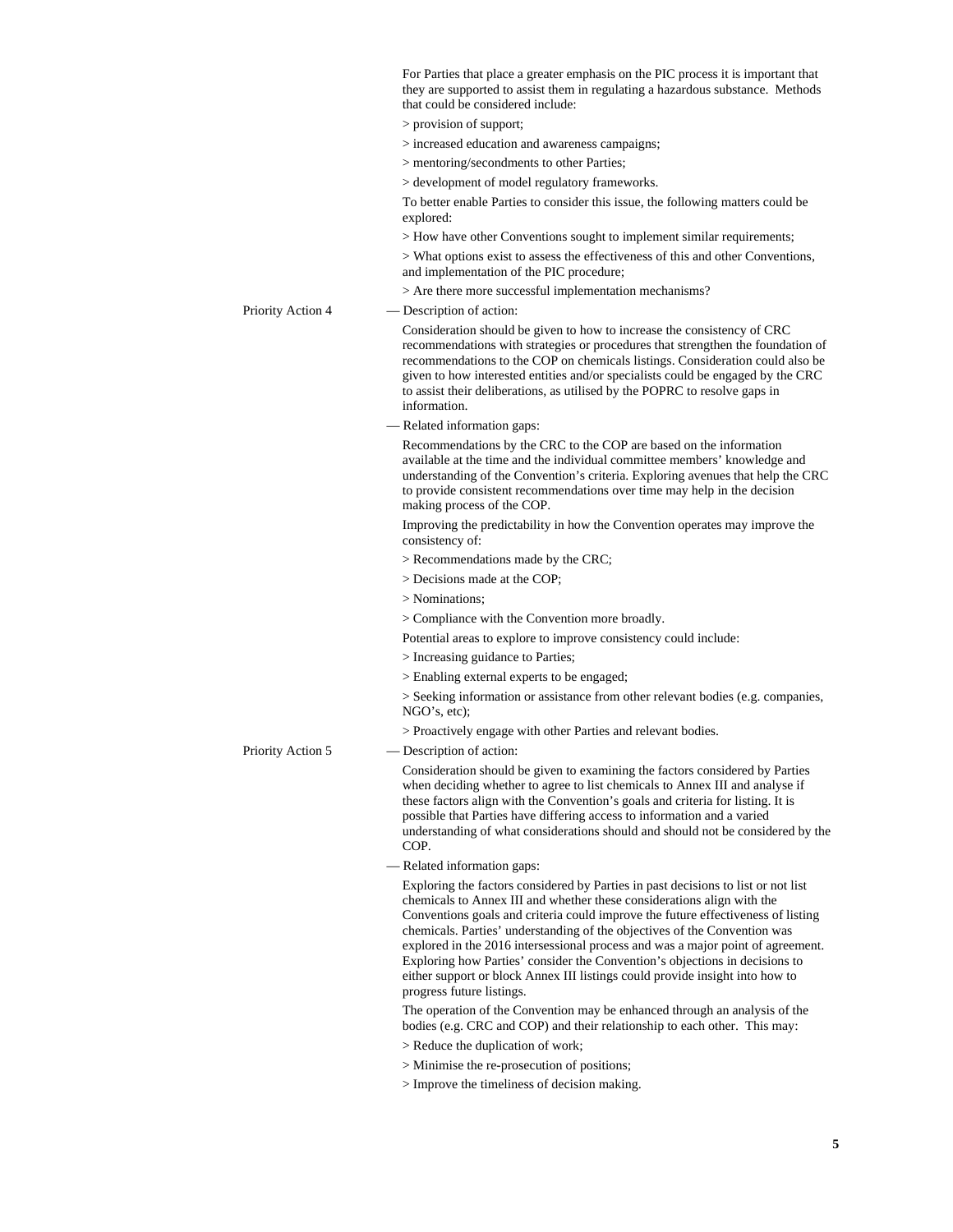#### **3. Bahrain**

| Priority Action 1 | - Description of action:                                                                                                                                                                                                                                                                                                                                               |
|-------------------|------------------------------------------------------------------------------------------------------------------------------------------------------------------------------------------------------------------------------------------------------------------------------------------------------------------------------------------------------------------------|
|                   | Change the decision-making system so that no one Party has the power to veto<br>the listing of a hazardous substance on Annex III of the Convention. In recent<br>years, there have been several cases where a dangerous substance has not been<br>listed, even though it meets all the scientific criteria and the vast majority of<br>Parties have supported listing |
|                   | - Related information gaps:                                                                                                                                                                                                                                                                                                                                            |
|                   | Work to determine why in specific cases consensus can't be reached                                                                                                                                                                                                                                                                                                     |
| Priority Action 2 | — Description of action:                                                                                                                                                                                                                                                                                                                                               |
|                   | Improve information on alternatives                                                                                                                                                                                                                                                                                                                                    |
|                   | — Related information gaps:                                                                                                                                                                                                                                                                                                                                            |
|                   | Secretariat to solicit information from Parties on alternatives                                                                                                                                                                                                                                                                                                        |
| Priority Action 3 | — Description of action:                                                                                                                                                                                                                                                                                                                                               |
|                   | Analyses of impact of listing on the market and assessment of the scale and<br>scope of the impact                                                                                                                                                                                                                                                                     |
|                   | — Related information gaps:                                                                                                                                                                                                                                                                                                                                            |
|                   | European Commission publication being prepared and can be made available by<br>the Commission to Parties                                                                                                                                                                                                                                                               |
| Priority Action 4 | — Description of action:                                                                                                                                                                                                                                                                                                                                               |
|                   | Study in consultation with parties on how listing is used by industry and others                                                                                                                                                                                                                                                                                       |
|                   | — Related information gaps:                                                                                                                                                                                                                                                                                                                                            |
|                   | Solicit information from industry who are in a position to know what situations<br>exists that hinder the export market for listed substances                                                                                                                                                                                                                          |
| Priority Action 5 | — Description of action:                                                                                                                                                                                                                                                                                                                                               |
|                   | Increase building capacity                                                                                                                                                                                                                                                                                                                                             |
|                   | — Related information gaps:                                                                                                                                                                                                                                                                                                                                            |
|                   | Financial mechanism to provide support to developing countries                                                                                                                                                                                                                                                                                                         |

# **4. Bosnia and Herzegovina**

| Priority Action 1 | — Description of action:                                                                                                                                                                                                                                                                                                                                                                                                                                                                                                                                                                                                                                                                                                                                                                                  |
|-------------------|-----------------------------------------------------------------------------------------------------------------------------------------------------------------------------------------------------------------------------------------------------------------------------------------------------------------------------------------------------------------------------------------------------------------------------------------------------------------------------------------------------------------------------------------------------------------------------------------------------------------------------------------------------------------------------------------------------------------------------------------------------------------------------------------------------------|
|                   | Regarding the obligation to submit a Importe Response for chemicals of Annex<br>III, the following was made: Questionnaire with the required data for chemicals<br>listed in Anex III RC during COP 8 were sent to members of the "Coordination"<br>team for the implementation of the Rotterdam Convention in Bosnia and<br>Herzegovina".                                                                                                                                                                                                                                                                                                                                                                                                                                                                |
|                   | Members will consider the status of chemicals and prepare Import Response for<br>each chemicals. By the end of the year, OCP will submit final decisions to the<br>Secretariat ellectronicaly.                                                                                                                                                                                                                                                                                                                                                                                                                                                                                                                                                                                                            |
|                   | — Related information gaps:                                                                                                                                                                                                                                                                                                                                                                                                                                                                                                                                                                                                                                                                                                                                                                               |
|                   | In one part of Bosnia and Herzegovina (Federation of B&H), the Decision on the<br>status of industrial chemicals is missing, it need be addopted by the Federation<br>of B&H Government, and that takes time to complete the procedure. The reason<br>for this is the non-compliance of regulations in this part of the country with EU<br>regulations. In the second part of Bosnia and Herzegovina (Republika Srpska)<br>the regulations in this area are compliance with EU regulations. In order for<br>DNA of Bosnia and Herzegovina to submit an Import Response for all<br>chemicals, it is necessary to have the consent of both parts of the state as well as<br>the legal basis.                                                                                                                |
| Priority Action 2 | — Description of action:                                                                                                                                                                                                                                                                                                                                                                                                                                                                                                                                                                                                                                                                                                                                                                                  |
|                   | During COP 8, the OCP of Bosnia and Herzegovina held a meeting with a<br>member of the secretariat regarding the final regulation and we tried to find a<br>solution for the full fulfillment of this obligation. For the time being, we have no<br>national final regulatory action related to chemicals, we have taken them from<br>the EU. At the stage of finding a solution to meet the conditions and submitting<br>final regulatory measures by Bosnia and Herzegovina. Two members of the<br>"Team for Coordination of the Implementation of the Rotterdam Convention in<br>Bosnia and Herzegovina" will participate in a subregional meeting on this topic,<br>that is planned for next year, and we are confident that this meeting will result in<br>a smart solution to meet this obligation. |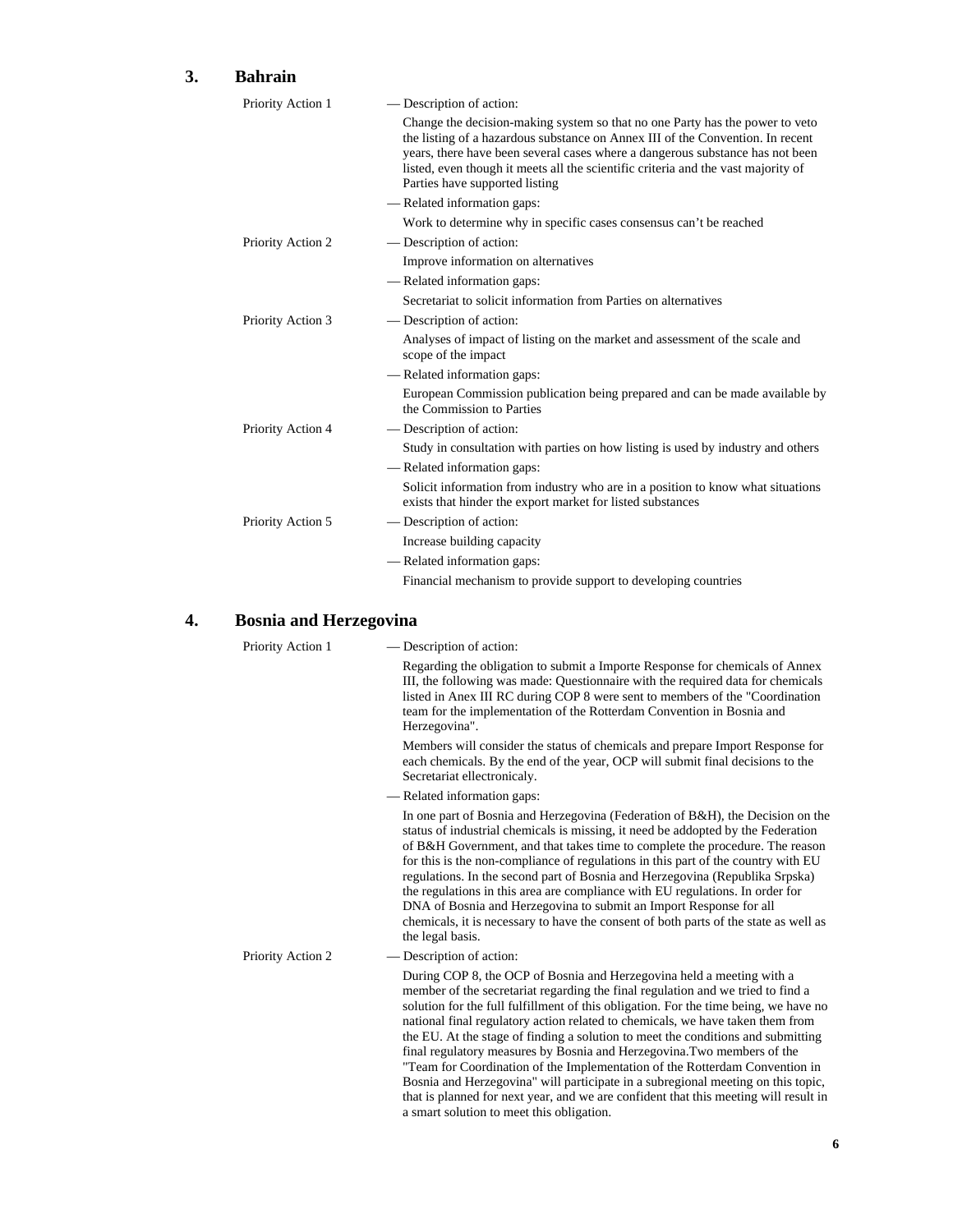— Related information gaps:

Bosnia and Herzegovina has no mechanism and conditions for the adoption of the Final Regulatory Action on national level, we only use the FRA from the EU. That is reason why we did not notified to the Secretariat Final Regulatory Action, so far.

| 5. | Canada            |                                                                                                                                                                                                                                                                                                                                                                                                                                                                                                                                                               |
|----|-------------------|---------------------------------------------------------------------------------------------------------------------------------------------------------------------------------------------------------------------------------------------------------------------------------------------------------------------------------------------------------------------------------------------------------------------------------------------------------------------------------------------------------------------------------------------------------------|
|    | Priority Action 1 | — Description of action:                                                                                                                                                                                                                                                                                                                                                                                                                                                                                                                                      |
|    |                   | Sharing of information on alternatives and a voluntary PIC procedure for<br>substances that are not added to the Convention.                                                                                                                                                                                                                                                                                                                                                                                                                                  |
|    |                   | Canada sees value in the continued and further use of Article 14, and the sharing<br>of information. Parties could further be encouraged to share information on<br>alternatives to substances recommended for listing. Article 14 describes<br>information-sharing and this is presently exercised by some Parties as a<br>voluntary PIC mechanism for substances that have not yet achieved consensus<br>for listing. This information is summarized in the PIC Circular and shared with<br>all Parties.                                                    |
|    |                   | - Related information gaps:                                                                                                                                                                                                                                                                                                                                                                                                                                                                                                                                   |
|    |                   | Although the Rotterdam Convention is neither a ban nor a recommendation to<br>ban, and Parties can continue using listed substances, we have heard Parties state<br>their reluctance to agree to listing when they have no identified alternatives. The<br>information gaps to address would include information on what these<br>alternatives are, relative costs $\&$ efficacy. It would be best if this information<br>was provided by the Parties since they will have the experience, and may share<br>similar pests and environmental conditions.       |
|    | Priority Action 2 | - Description of action:                                                                                                                                                                                                                                                                                                                                                                                                                                                                                                                                      |
|    |                   | A more robust discussion of pros and cons of a treaty amendment.                                                                                                                                                                                                                                                                                                                                                                                                                                                                                              |
|    |                   | Proposals to amend the Convention in a way that would enable voting for the<br>adoption of a decision to amend Annex III have been submitted and were briefly<br>discussed at COP-8. Canada would suggest engaging in robust and informed<br>discussions on the legal/implementation and operational impacts and challenges<br>as well as benefits to be provided by such treaty amendments.                                                                                                                                                                  |
|    |                   | - Related information gaps:                                                                                                                                                                                                                                                                                                                                                                                                                                                                                                                                   |
|    |                   | The information gaps here include Parties' views, rationales and barriers moving<br>forward. Information currently available is the Secretariat's COP4 thought<br>starter paper entitled "Ensuring the continued effectiveness of the Rotterdam<br>Convention", (UNEP/FAO/RC/COP.4/13) and the COP8 documentation with the<br>proposed amendments: "Intersessional work on the process of listing chemicals<br>in Annex III to the Rotterdam Convention: proposals to amend Articles 16 and<br>22 of the Rotterdam Convention", (UNEP/FAO/RC/COP.8/16/Add.1). |
|    | Priority Action 3 | — Description of action:                                                                                                                                                                                                                                                                                                                                                                                                                                                                                                                                      |
|    |                   | The adoption of a compliance mechanism at the Conference of the Parties.                                                                                                                                                                                                                                                                                                                                                                                                                                                                                      |
|    |                   | Canada has long supported the adoption of a facilitative compliance mechanism.<br>This mechanism would allow for the discussion not only of challenges individual<br>Parties are facing, but for the discussion of solutions to systemic problems facing<br>many Parties. Once a facilitative compliance mechanism is agreed, a deeper<br>understanding of how well the Convention is working can be established, and<br>thereafter a formal evaluation of the effectiveness of the Rotterdam Convention<br>could be undertaken.                              |
|    |                   | — Related information gaps:                                                                                                                                                                                                                                                                                                                                                                                                                                                                                                                                   |
|    |                   | Compliance information would enable Parties to see where the Rotterdam<br>Convention is effective and perhaps where it is less effective for substances<br>already listed. We note that the text of a compliance procedure was agreed at<br>COP-7, although the adoption of that text could not be agreed at COP-8.                                                                                                                                                                                                                                           |
|    | Priority Action 4 | - Description of action:                                                                                                                                                                                                                                                                                                                                                                                                                                                                                                                                      |
|    |                   | More work needed to determine what other effects on trade result when a<br>substance is listed.                                                                                                                                                                                                                                                                                                                                                                                                                                                               |
|    |                   | Canada reviewed the outcome of the study on the impacts of listing chemicals in<br>Annex III that was developed by the Secretariat in document<br>(UNEP/FAO/RC/COP.8/INF/21) to determine whether a listing led Parties to<br>ban/restrict the substance. Canada recalls criticism raised at the intersessional<br>meetings prior to COP8 which stressed that although a listing in Annex III may                                                                                                                                                             |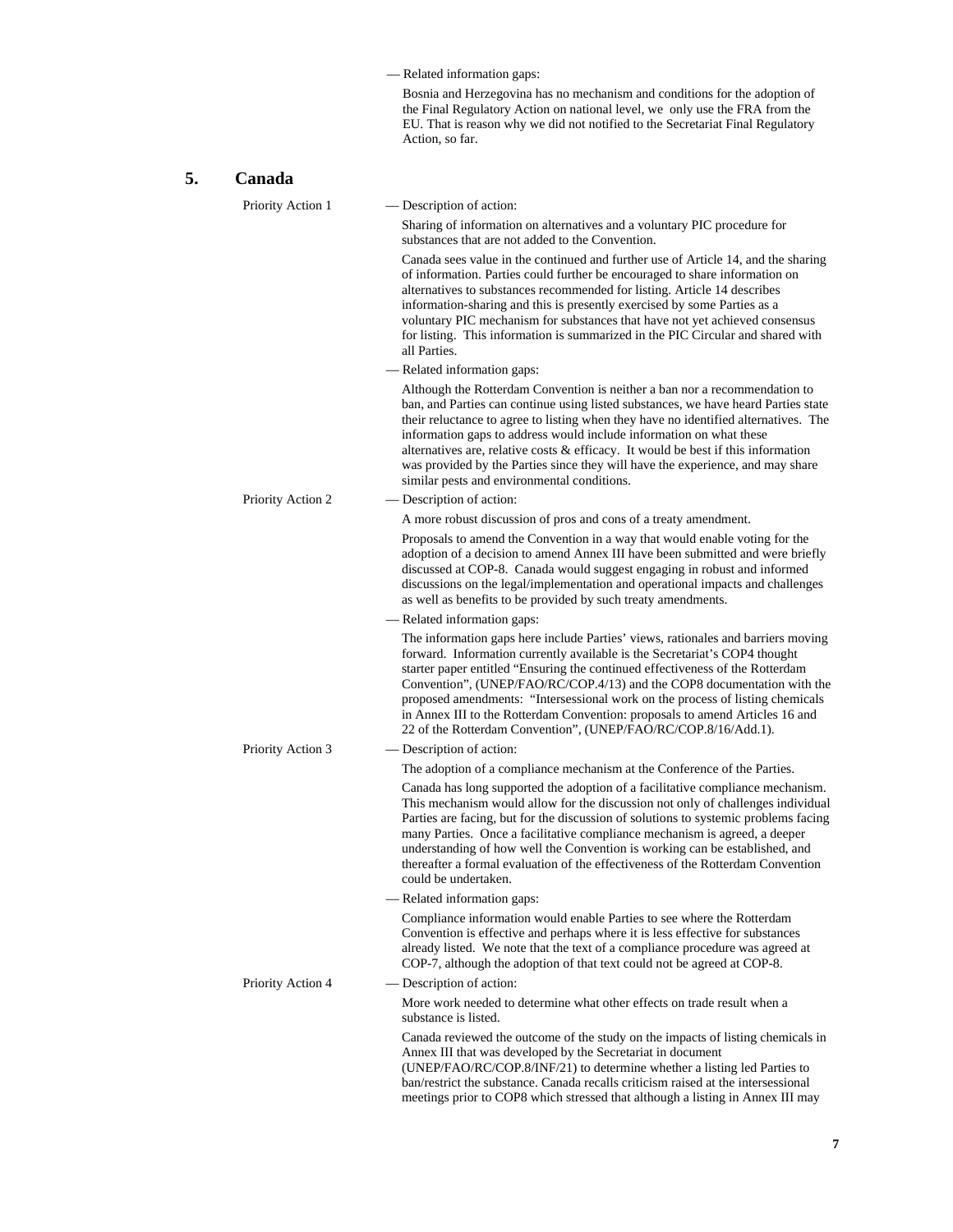|    |                   | not lead to official bans/restrictions, there were other indirect effects such as<br>ineligibility of a listed pesticide for certain funded projects.                                                                                                                                                                                                                                                                                                                                                                                                                                                              |
|----|-------------------|--------------------------------------------------------------------------------------------------------------------------------------------------------------------------------------------------------------------------------------------------------------------------------------------------------------------------------------------------------------------------------------------------------------------------------------------------------------------------------------------------------------------------------------------------------------------------------------------------------------------|
|    |                   | - Related information gaps:                                                                                                                                                                                                                                                                                                                                                                                                                                                                                                                                                                                        |
|    |                   | Industry has reported that pesticides in particular become ineligible for certain<br>projects upon listing in Annex III. More information to identify these situations<br>is valuable, given the Rotterdam Convention is intended to be an information-<br>sharing treaty and not a recommendation to ban a substance.                                                                                                                                                                                                                                                                                             |
|    | Priority Action 5 | — Description of action:                                                                                                                                                                                                                                                                                                                                                                                                                                                                                                                                                                                           |
|    |                   | Party-to-Party support and mechanisms for Parties to self-identify.                                                                                                                                                                                                                                                                                                                                                                                                                                                                                                                                                |
|    |                   | Canada believes that one way to enhance the effectiveness of the Convention is<br>to provide in-kind support to Parties that do not have the capacity to undertake a<br>risk evaluation, to document that evaluation and the national decision-making<br>process, in order to enable them to prepare a more complete notification of final<br>regulatory action (NFRA). This would therefore produce a more comprehensive<br>basis for the work of the CRC and more robust recommendations to the<br>Conference of the Parties. Canada continues to offer in-kind technical assistance<br>to Parties upon request. |
|    |                   | - Related information gaps:                                                                                                                                                                                                                                                                                                                                                                                                                                                                                                                                                                                        |
|    |                   | In this case the self-identification of Parties who wish to receive such<br>information would start the process, something that could be launched at the<br>upcoming meeting of the intersessional working group". Parties could also<br>indicate the manner in which this training would be most effective (webinars on<br>the completion of NFRAs, site visit, etc.).                                                                                                                                                                                                                                            |
| 6. | <b>China</b>      |                                                                                                                                                                                                                                                                                                                                                                                                                                                                                                                                                                                                                    |
|    | Priority Action 1 | - Description of action:                                                                                                                                                                                                                                                                                                                                                                                                                                                                                                                                                                                           |
|    |                   | We suggest the Secretariat to publish a guideline document on the "bridge"<br>method for risk evaluation and hold the corresponding training, in order to<br>improve the ability of chemical risk assessment in developing countries, help<br>them to develop domestic chemical regulatory measures according to the risks,<br>and provide scientific decision basis files based on "bridging information" when<br>submitting the FRA reports.                                                                                                                                                                     |
|    |                   | - Related information gaps:                                                                                                                                                                                                                                                                                                                                                                                                                                                                                                                                                                                        |
|    |                   | Two of the major problems, particularly in developing countries, are (a) lack of<br>sufficient scientific information for the assessment of risks entailed by the use of<br>a great number of chemicals, and (b) lack of resources for assessment of<br>chemicals for which data are at hand.                                                                                                                                                                                                                                                                                                                      |
| 7. | Colombia          |                                                                                                                                                                                                                                                                                                                                                                                                                                                                                                                                                                                                                    |
|    | Priority Action 1 | - Description of action:                                                                                                                                                                                                                                                                                                                                                                                                                                                                                                                                                                                           |
|    |                   | Asistencia técnica y financiera a países en desarrollo y con economías en<br>transición para que de manera temprana realicen inventarios y evalúen a nivel<br>nacional, usos, riesgos y ocurrencia de incidentes con los productos químicos<br>que la Secretaría decide trasladar (conforme al Artículo 5 - numeral 5 del<br>Convenio) al Comité de Revisión de Productos Químicos, para que examine su<br>inclusión en el Anexo III y la consecuente aplicación del Procedimiento de<br>Consentimiento Fundamentado Previo (CFP).                                                                                 |
|    |                   | Lo anterior con el fin de promover que las Partes proporcionen información<br>oportuna, tengan una participación activa y se comprometan con las labores del<br>Comité; igualmente para que preparen y fundamenten debidamente las<br>posiciones que adopten respecto a las decisiones que se presentan a<br>consideración de la COP.                                                                                                                                                                                                                                                                              |
|    |                   | - Related information gaps:                                                                                                                                                                                                                                                                                                                                                                                                                                                                                                                                                                                        |
|    |                   | Inexistencia o limitados sistemas de registro e instrumentos administrativos de<br>control sobre la fabricación, importación y usos de los productos químicos, que<br>dificultan identificar las implicaciones reales de la inclusión de nuevos productos<br>en el Anexo III, así como las necesidades de creación de capacidad para la<br>consecuente implementación del CFP en esos casos.                                                                                                                                                                                                                       |
|    |                   | En este escenario, ante la falta de información e incertidumbre sobre la<br>capacidad requerida para el cumplimiento de las obligaciones del Convenio, las<br>autoridades no disponen de las condiciones que les facilite identificar<br>alternativas de solución frente a dificultades específicas y preocupaciones o                                                                                                                                                                                                                                                                                             |

temores de los fabricantes, y/o de quienes se dedican a la comercialización de los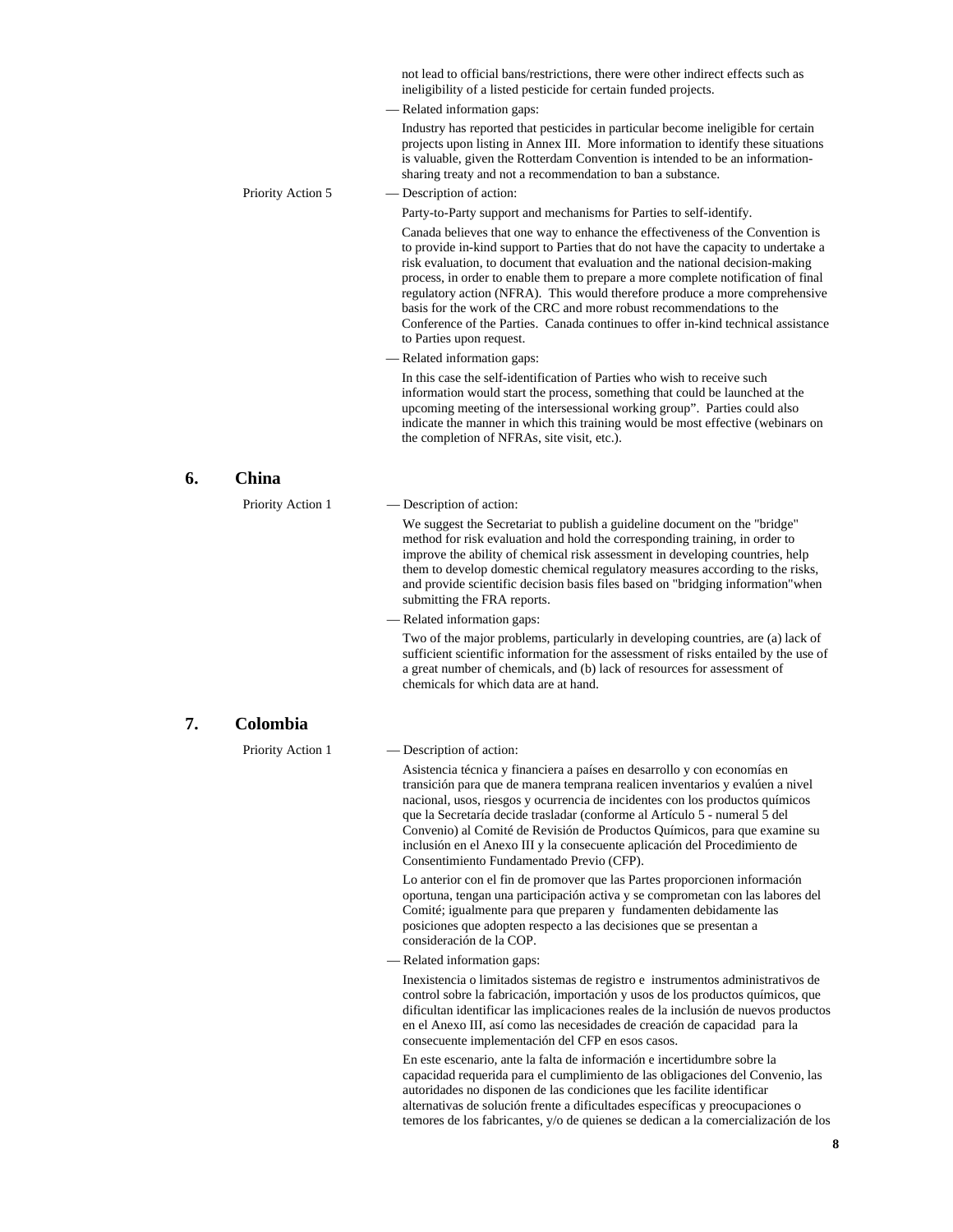|    |                   | productos, o de los usuarios, frente a las nuevas medidas que se puedan adoptar;<br>estas circunstancias contribuyen en algunos casos a que se opte por oponerse a la<br>inclusión de nuevas sustancias                                                                                                                                                                                                                                                    |
|----|-------------------|------------------------------------------------------------------------------------------------------------------------------------------------------------------------------------------------------------------------------------------------------------------------------------------------------------------------------------------------------------------------------------------------------------------------------------------------------------|
|    | Priority Action 2 | - Description of action:                                                                                                                                                                                                                                                                                                                                                                                                                                   |
|    |                   | Procurar que la OMC reconozca y se comprometa a informar a sus miembros<br>sobre el alcance y beneficios del Procedimiento de Consentimiento<br>Fundamentado Previo respecto a la competitividad, sostenibilidad y manejo<br>racional de los productos químicos. Explorar la viabilidad de suscribir un<br>Memorando de Entendimiento con esa Organización, para el intercambio y<br>divulgación de información relativa a la implementación del Convenio. |
|    |                   | - Related information gaps:                                                                                                                                                                                                                                                                                                                                                                                                                                |
|    |                   | Hace falta mayor conocimiento y compromiso de quienes se dedican al comercio<br>de los productos químicos, sobre la implementación del Convenio y su<br>contribución al objetivo de lograr el manejo racional de dichos productos                                                                                                                                                                                                                          |
| 8. | <b>Costa Rica</b> |                                                                                                                                                                                                                                                                                                                                                                                                                                                            |
|    | Priority Action 1 | - Description of action:                                                                                                                                                                                                                                                                                                                                                                                                                                   |
|    |                   | Capacitación de las AND y Puntos de Contacto en el Convenio de Rotterdam y<br>su sinergia con los Convenios de Estocolmo y Basilea.                                                                                                                                                                                                                                                                                                                        |
|    |                   | - Related information gaps:                                                                                                                                                                                                                                                                                                                                                                                                                                |
|    |                   | Falta comprensión de algunos aspectos del Convenio.                                                                                                                                                                                                                                                                                                                                                                                                        |
|    | Priority Action 2 | — Description of action:                                                                                                                                                                                                                                                                                                                                                                                                                                   |
|    |                   | Reuniones regionales de las AND y Puntos de Contacto (Centroamérica y<br>México) sobre la implementación del Convenio de Rotterdam.                                                                                                                                                                                                                                                                                                                        |
|    |                   | - Related information gaps:                                                                                                                                                                                                                                                                                                                                                                                                                                |
|    |                   | Existen diferencias de criterios en la implementación del Convenio.                                                                                                                                                                                                                                                                                                                                                                                        |
|    | Priority Action 3 | - Description of action:                                                                                                                                                                                                                                                                                                                                                                                                                                   |
|    |                   | Establecer un sistema en línea para la gestión de los consentimientos previos y<br>su respectiva respuesta.                                                                                                                                                                                                                                                                                                                                                |
|    |                   | - Related information gaps:                                                                                                                                                                                                                                                                                                                                                                                                                                |
|    |                   | No hay agilidad en el sistema de consentimiento fundamentado previo.                                                                                                                                                                                                                                                                                                                                                                                       |
| 9. |                   | <b>Democratic Republic of the Congo</b>                                                                                                                                                                                                                                                                                                                                                                                                                    |
|    | Priority Action 1 | — Description of action:                                                                                                                                                                                                                                                                                                                                                                                                                                   |
|    |                   | Apporter un appui financier aux pays en voie du développement et en transition                                                                                                                                                                                                                                                                                                                                                                             |

**8. Costa Rica** 

| <b>FHUILLY ACHOIL 1</b> | $-$ Description of action.                                                                                                                                                                                                                                                                                                                     |
|-------------------------|------------------------------------------------------------------------------------------------------------------------------------------------------------------------------------------------------------------------------------------------------------------------------------------------------------------------------------------------|
|                         | Apporter un appui financier aux pays en voie du développement et en transition<br>pour l'élaboration et la vulgarisation des cadres légaux, des mesures<br>règlementaires et administratives pour une application effective de la convention<br>de Rotterdam.                                                                                  |
|                         | - Related information gaps:                                                                                                                                                                                                                                                                                                                    |
|                         | Ok                                                                                                                                                                                                                                                                                                                                             |
| Priority Action 2       | — Description of action:                                                                                                                                                                                                                                                                                                                       |
|                         | Appui financier aux AND pour l'accomplissement de leur tache sur la<br>surveillance des intoxications de la population aux produits chimiques et<br>pesticides dangereux pour une meilleure collaboration avec le secrétariat sur les<br>notification relative à l'inscription des pesticides à l'annexe III de la convention<br>de Rotterdam. |
|                         | - Related information gaps:                                                                                                                                                                                                                                                                                                                    |
|                         | Ok                                                                                                                                                                                                                                                                                                                                             |
| Priority Action 3       | — Description of action:                                                                                                                                                                                                                                                                                                                       |
|                         | Encourager les pays producteurs des pesticides à faire de notification<br>d'exportation avant d'exporter les produits chimiques dangereux vers les pays en<br>voie du développement en toute responsabilité.                                                                                                                                   |
|                         | - Related information gaps:                                                                                                                                                                                                                                                                                                                    |
|                         | Ok                                                                                                                                                                                                                                                                                                                                             |
| Priority Action 4       | - Description of action:                                                                                                                                                                                                                                                                                                                       |
|                         | Fournir aux AND les moyens logistiques (ordinateur et connexion internet pour<br>répondre aux notifications d'exportation en temps réel                                                                                                                                                                                                        |
|                         | — Related information gaps:                                                                                                                                                                                                                                                                                                                    |
|                         |                                                                                                                                                                                                                                                                                                                                                |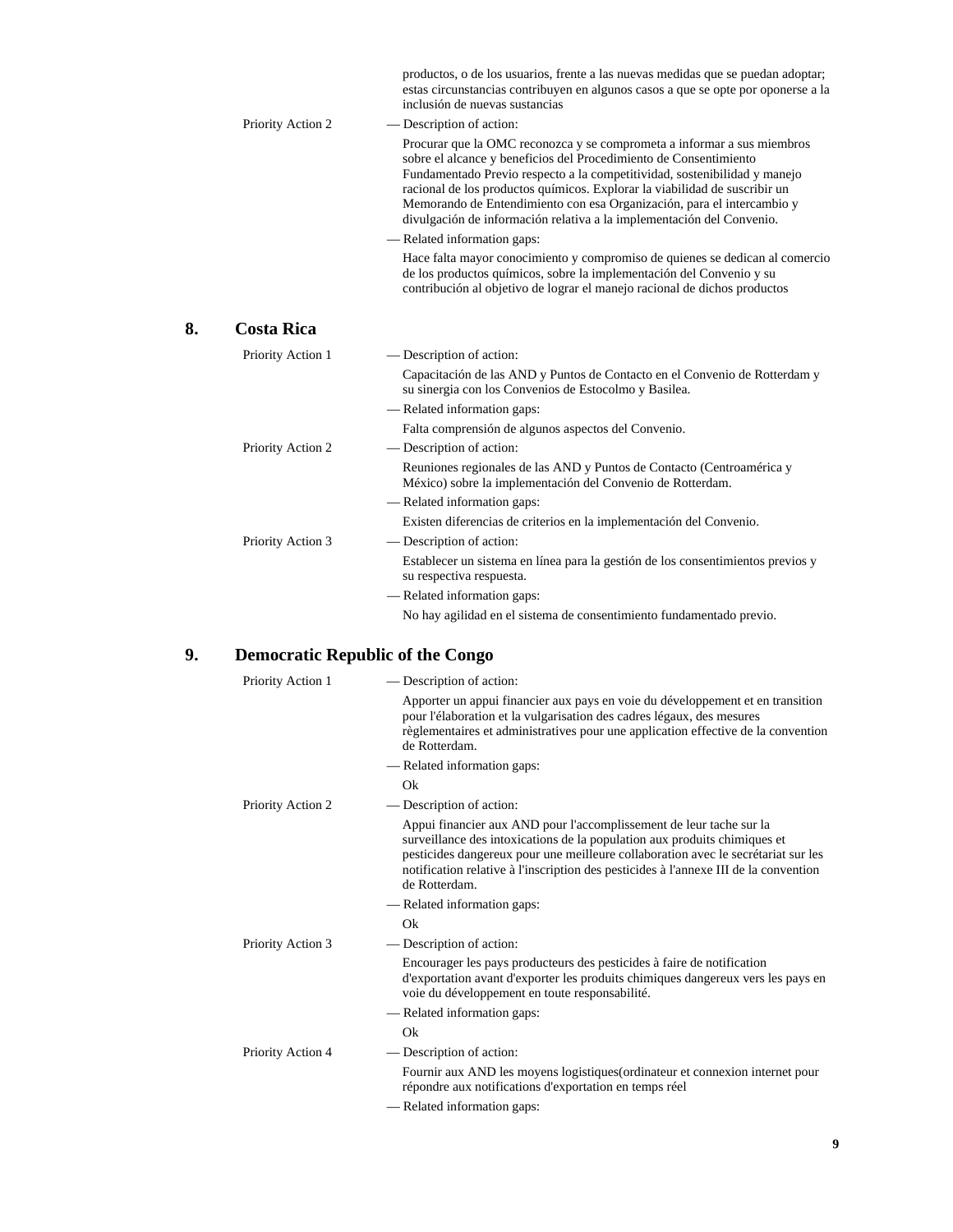|                   | Ok                                                                                                                                                            |
|-------------------|---------------------------------------------------------------------------------------------------------------------------------------------------------------|
| Priority Action 5 | — Description of action:                                                                                                                                      |
|                   | Doter les AND des moyens nécessaires pour sensibiliser la population sur les<br>risques liés à la manipulation des pesticides et produits chimiques dangereux |
|                   | — Related information gaps:                                                                                                                                   |
|                   | Ok                                                                                                                                                            |

#### **10. Ecuador**

| Priority Action 1 | — Description of action:                                                                                                                                                                                                                                                                                                                                                                                                                                                                                                                                                               |
|-------------------|----------------------------------------------------------------------------------------------------------------------------------------------------------------------------------------------------------------------------------------------------------------------------------------------------------------------------------------------------------------------------------------------------------------------------------------------------------------------------------------------------------------------------------------------------------------------------------------|
|                   | Cambiar el mecanismo de decisión para la inclusión de plaguicidas y productos<br>químicos peligrosos en el Anexo III, debido a que los esfuerzos realizados por<br>varios países en el estudio de las afectaciones que provocarían estas moléculas no<br>han logrado el impacto necesario al ser presentados en las reuniones de las partes.                                                                                                                                                                                                                                           |
|                   | El intercambio de información es básico para que las partes puedan tener acceso<br>a la misma de manera oportuna y puedan presentar las notificaciones de medidas<br>reglamentarias firmes de acuerdo a lo requerido por la Secretaría del Convenio.<br>Con este antecedente la Secretaría del Convenio adoptando la mejora continua en<br>TIC'S debería proporcionar en especial a los países en desarrollo herramientas<br>(videos tutoriales, apps, asesoramiento en línea) para que la información que las<br>partes requieran y emiten sea de calidad para la toma de decisiones. |
|                   | - Related information gaps:                                                                                                                                                                                                                                                                                                                                                                                                                                                                                                                                                            |
|                   | Cambiar el mecanismo de decisión para la inclusión de plaguicidas y productos<br>químicos peligrosos en el Anexo III, debido a que los esfuerzos realizados por<br>varios países en el estudio de las afectaciones que provocarían estas moléculas no<br>han logrado el impacto necesario al ser presentados en las reuniones de las partes.                                                                                                                                                                                                                                           |
|                   | Tomar en cuenta que el enfoque del ingreso de los plaguicidas y productos<br>químicos peligrosos en el Anexo III, responden a problemas en la salud humano<br>y el ambiente, mas no a intereses comerciales que vayan en detrimento de la salud.                                                                                                                                                                                                                                                                                                                                       |
|                   | > Alta rotación de puntos de contacto en los países                                                                                                                                                                                                                                                                                                                                                                                                                                                                                                                                    |
|                   | > Las partes no pueden revisar si tienen actividades pendientes o información por<br>presentar                                                                                                                                                                                                                                                                                                                                                                                                                                                                                         |
|                   | > Falta de capacitación interactiva por parte de la Secretaria hacia las partes para<br>un manejo adecuado del flujo de la información                                                                                                                                                                                                                                                                                                                                                                                                                                                 |
|                   | > Aspectos jurídicos aplicables para la inclusión de los estudios que permitan el<br>cambio del mecanismo.                                                                                                                                                                                                                                                                                                                                                                                                                                                                             |
| Priority Action 2 | — Description of action:                                                                                                                                                                                                                                                                                                                                                                                                                                                                                                                                                               |
|                   | Capacitación para el involucramiento de las autoridades aduaneras y de comercio<br>para la creación de normativa aplicable respecto a la necesidad de identificar los<br>plaguicidas y productos químicos peligrosos para su control de ingreso, tomando<br>en cuenta las experiencias de los demás países.                                                                                                                                                                                                                                                                            |
|                   | - Related information gaps:                                                                                                                                                                                                                                                                                                                                                                                                                                                                                                                                                            |
|                   | Desconocimiento de normativas e intercambio de experiencias de otros países en<br>la aplicación de restricción y/o control de productos químicos en aduana.                                                                                                                                                                                                                                                                                                                                                                                                                            |
|                   | Falta de métodos y equipos de identificación y detección de productos químicos.                                                                                                                                                                                                                                                                                                                                                                                                                                                                                                        |
| Priority Action 3 | — Description of action:                                                                                                                                                                                                                                                                                                                                                                                                                                                                                                                                                               |
|                   | Establecer un mecanismo financiero previsible y adecuadamente provisto de<br>fondos, con suficientes recursos nuevos y adicionales que permitan a los países en<br>desarrollo y los países con economías en transición, cumplir los lineamientos que<br>establece el Convenio.                                                                                                                                                                                                                                                                                                         |
|                   | - Related information gaps:                                                                                                                                                                                                                                                                                                                                                                                                                                                                                                                                                            |
|                   | Hasta el momento los mecanismos de financiamiento cubren algunos de los<br>convenios relacionados con sustancias químicas mientras que no cubren las<br>necesidades para la aplicación del Convenio de Rotterdam                                                                                                                                                                                                                                                                                                                                                                       |

# **11. European Union and its member States**

| Priority Action 1 | — Description of action:                                                       |
|-------------------|--------------------------------------------------------------------------------|
|                   | Improving the implementation of the Convention by Parties by improving         |
|                   | > their capacity to properly implement and fully participate in the Convention |
|                   | processes (participation of experts in the CRC, submission of notifications of |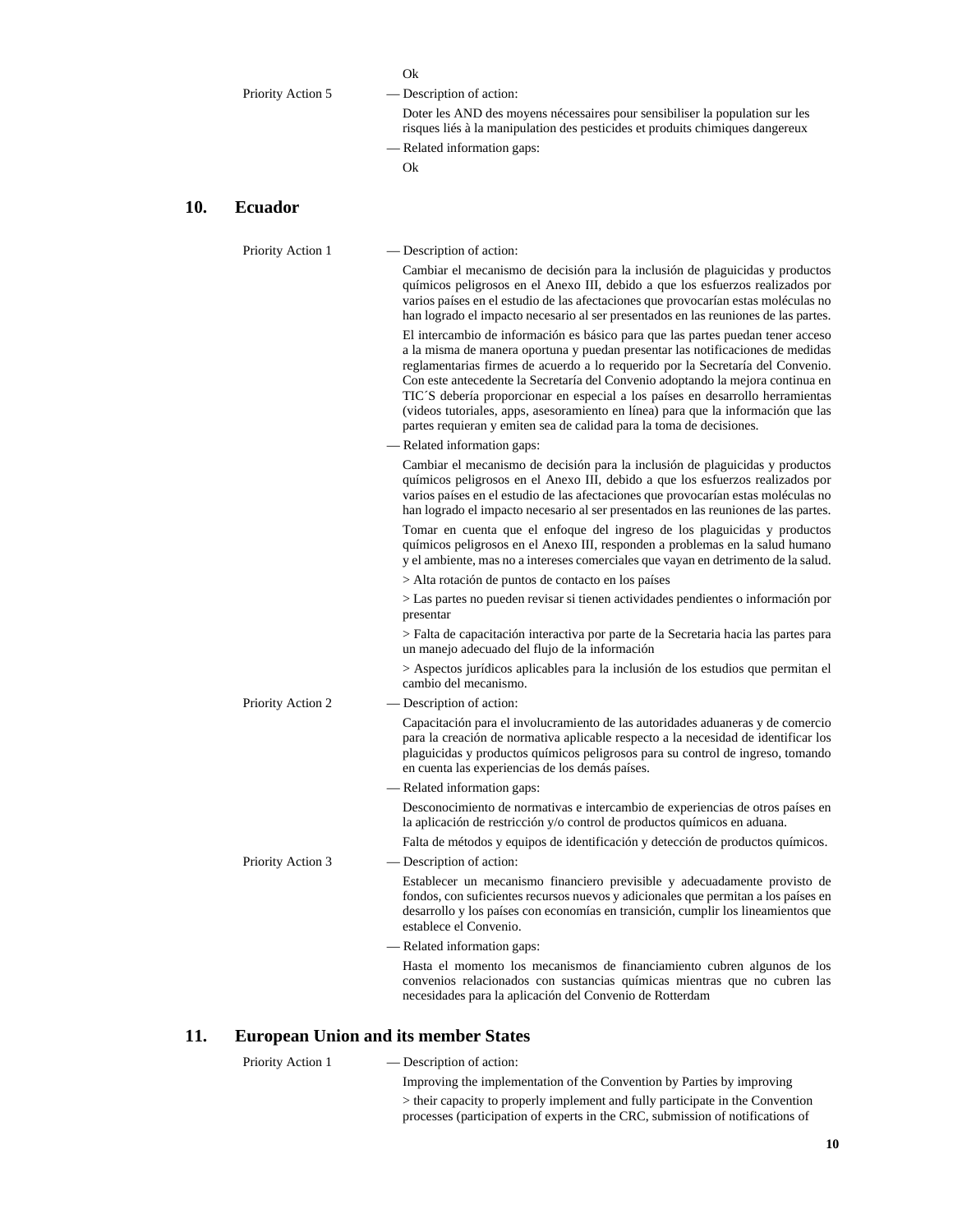|                   | final regulatory action (FRA), adoption of import decisions) and to implement<br>chemicals management measures, including risk evaluations and the use of<br>internationally available data on chemicals;                                                                                                                                                                                                                                                                                                                                                                                                                                                                                                                                                                                                          |
|-------------------|--------------------------------------------------------------------------------------------------------------------------------------------------------------------------------------------------------------------------------------------------------------------------------------------------------------------------------------------------------------------------------------------------------------------------------------------------------------------------------------------------------------------------------------------------------------------------------------------------------------------------------------------------------------------------------------------------------------------------------------------------------------------------------------------------------------------|
|                   | > transparency of implementation at national level through better explanation of<br>obligations of Parties and stakeholders;                                                                                                                                                                                                                                                                                                                                                                                                                                                                                                                                                                                                                                                                                       |
|                   | > involvement of stakeholders in implementation at national level to ensure that<br>relevant stakeholders (e.g. exporters and users of chemicals) are fully aware of<br>the consequences of listing, including the benefits;                                                                                                                                                                                                                                                                                                                                                                                                                                                                                                                                                                                       |
|                   | > information exchange on chemicals that are listed or recommended for listing<br>(information on FRA to ban or severely restrict chemicals, including on risk<br>evaluations carried out by Parties through FRA notifications and export<br>notifications);                                                                                                                                                                                                                                                                                                                                                                                                                                                                                                                                                       |
|                   | $>$ information exchange on alternatives to chemicals that are listed or<br>recommended for listing;                                                                                                                                                                                                                                                                                                                                                                                                                                                                                                                                                                                                                                                                                                               |
|                   | > awareness on the integrated approach to financing sound management of<br>chemicals and waste (adopted by UN Environment (UNEP) Governing Council<br>in its decision 27/12 in 2013), including the Special Programme to support<br>developing countries and countries with economies in transition in strengthening<br>institutional capacity for the implementation, among others, of the Rotterdam<br>Convention, as well as other resources and support for implementation of the<br>Rotterdam Convention such as the joint Technical Assistance Programme<br>managed by the Secretariat.                                                                                                                                                                                                                      |
|                   | - Related information gaps:                                                                                                                                                                                                                                                                                                                                                                                                                                                                                                                                                                                                                                                                                                                                                                                        |
|                   | Information on                                                                                                                                                                                                                                                                                                                                                                                                                                                                                                                                                                                                                                                                                                                                                                                                     |
|                   | > the main difficulties of Parties in implementation of the Convention,                                                                                                                                                                                                                                                                                                                                                                                                                                                                                                                                                                                                                                                                                                                                            |
|                   | $>$ the main capacity gaps of Parties,                                                                                                                                                                                                                                                                                                                                                                                                                                                                                                                                                                                                                                                                                                                                                                             |
|                   | $>$ the main information gaps of Parties,                                                                                                                                                                                                                                                                                                                                                                                                                                                                                                                                                                                                                                                                                                                                                                          |
|                   | > the best approach to address the gaps.                                                                                                                                                                                                                                                                                                                                                                                                                                                                                                                                                                                                                                                                                                                                                                           |
| Priority Action 2 | — Description of action:                                                                                                                                                                                                                                                                                                                                                                                                                                                                                                                                                                                                                                                                                                                                                                                           |
|                   | Establishing a mechanism for a voluntary PIC procedure through a standalone<br>decision adopted by the COP that would invite Parties to apply a voluntary PIC<br>procedure for chemicals on which consensus could not be reached. Parties would<br>have the possibility to subscribe to that voluntary procedure either during or after<br>the COP and to apply it until the next COP. This mechanism has two important<br>advantages: 1) it would ensure that the chemicals are not parked somewhere but<br>kept on the agenda of the COP; 2) it would allow all Parties that support the<br>listing to apply the PIC procedure, thus ensuring that those Parties benefit from<br>the Convention. In addition, such decision could also give the Secretariat certain<br>tasks with respect to its implementation. |
|                   | - Related information gaps:                                                                                                                                                                                                                                                                                                                                                                                                                                                                                                                                                                                                                                                                                                                                                                                        |
|                   | Information on                                                                                                                                                                                                                                                                                                                                                                                                                                                                                                                                                                                                                                                                                                                                                                                                     |
|                   | $>$ the legal options and consequences,                                                                                                                                                                                                                                                                                                                                                                                                                                                                                                                                                                                                                                                                                                                                                                            |
|                   | > the procedural requirements and steps for the implementation,                                                                                                                                                                                                                                                                                                                                                                                                                                                                                                                                                                                                                                                                                                                                                    |
|                   | $>$ the timelines,                                                                                                                                                                                                                                                                                                                                                                                                                                                                                                                                                                                                                                                                                                                                                                                                 |
|                   | > the practical consequences for implementation.                                                                                                                                                                                                                                                                                                                                                                                                                                                                                                                                                                                                                                                                                                                                                                   |
| Priority Action 3 | - Description of action:                                                                                                                                                                                                                                                                                                                                                                                                                                                                                                                                                                                                                                                                                                                                                                                           |
|                   | Amendment of the Convention to allow for flexibility as regards the entry into<br>force and/or the acceptance of the listing decision for individual Parties allowing<br>Parties to suggest that their national needs are taken into account in the COP<br>decision since Parties would have the possibility to request a deferred entry into<br>force or to opt out of the listing with the possibility to opt in at a later date. This<br>would require an amendment of the second sentence of Article $22(5)(c)$ , which<br>currently reads: "The amendment shall enter into force for all Parties on a date to<br>be specified in the decision." This amendment would create two groups of<br>Parties, those that ratified the amendment and those that did not ratify.                                        |
|                   | Alternative wording for that sentence could be:                                                                                                                                                                                                                                                                                                                                                                                                                                                                                                                                                                                                                                                                                                                                                                    |
|                   | $>$ The amendment shall enter into force on the date(s) to be specified in the<br>decision.                                                                                                                                                                                                                                                                                                                                                                                                                                                                                                                                                                                                                                                                                                                        |
|                   | > The amendment shall enter into force as specified in the decision.                                                                                                                                                                                                                                                                                                                                                                                                                                                                                                                                                                                                                                                                                                                                               |
|                   | - Related information gaps:                                                                                                                                                                                                                                                                                                                                                                                                                                                                                                                                                                                                                                                                                                                                                                                        |
|                   | Information on                                                                                                                                                                                                                                                                                                                                                                                                                                                                                                                                                                                                                                                                                                                                                                                                     |
|                   | > the legal options for and consequences of such change,                                                                                                                                                                                                                                                                                                                                                                                                                                                                                                                                                                                                                                                                                                                                                           |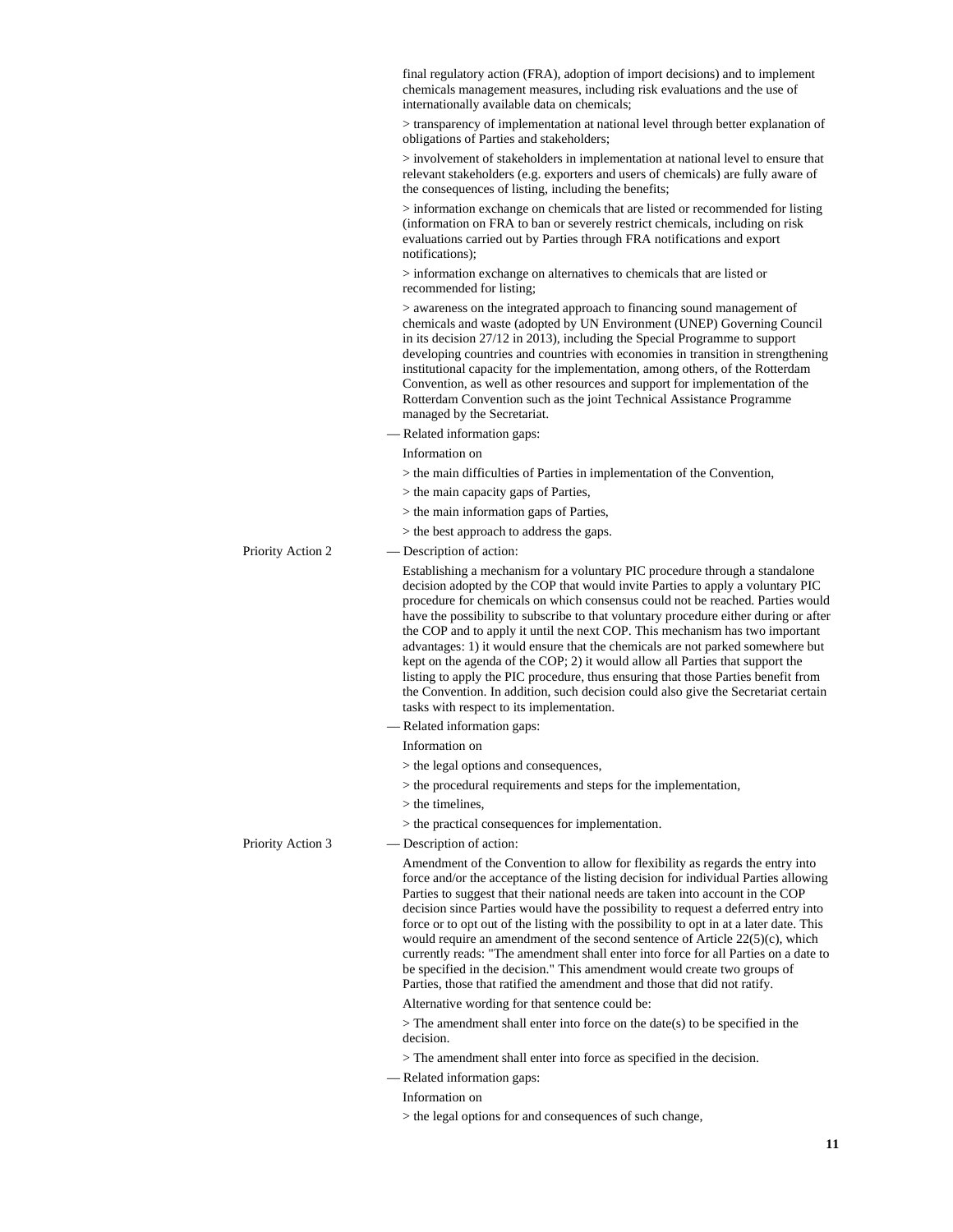|                   | > the procedural requirements and steps for the implementation,                                                                                                                                                                                                                                                                                                                                                                                                                                                                |
|-------------------|--------------------------------------------------------------------------------------------------------------------------------------------------------------------------------------------------------------------------------------------------------------------------------------------------------------------------------------------------------------------------------------------------------------------------------------------------------------------------------------------------------------------------------|
|                   | $>$ the timelines,                                                                                                                                                                                                                                                                                                                                                                                                                                                                                                             |
|                   | > the practical consequences for implementation.                                                                                                                                                                                                                                                                                                                                                                                                                                                                               |
| Priority Action 4 | - Description of action:                                                                                                                                                                                                                                                                                                                                                                                                                                                                                                       |
|                   | Amendment of the Convention establishing a new Annex for chemicals for<br>which it is not possible to reach agreement on the listing in order to establish a<br>voluntary PIC procedure for those chemicals. The chemicals would be<br>automatically listed in the new Annex after the COP failed to list it in Annex III.<br>All Parties bound by the amendment could apply the voluntary PIC procedure<br>and would enhance the information exchange on chemicals listed in the new<br>Annex.<br>- Related information gaps: |
|                   | Information on                                                                                                                                                                                                                                                                                                                                                                                                                                                                                                                 |
|                   | > the legal options for and consequences of such change,                                                                                                                                                                                                                                                                                                                                                                                                                                                                       |
|                   | > the procedural requirements and steps for the implementation,                                                                                                                                                                                                                                                                                                                                                                                                                                                                |
|                   | $>$ the timelines.                                                                                                                                                                                                                                                                                                                                                                                                                                                                                                             |
|                   | > the practical consequences for implementation.                                                                                                                                                                                                                                                                                                                                                                                                                                                                               |
| Priority Action 5 | — Description of action:                                                                                                                                                                                                                                                                                                                                                                                                                                                                                                       |
|                   | Amendment of the Convention establishing a voting procedure for the                                                                                                                                                                                                                                                                                                                                                                                                                                                            |
|                   | amendment of Annex III as last resort when it is not possible to achieve<br>consensus. The new mechanism should ensure that a decision adopted by the<br>voting procedure is binding for all Parties that ratified that mechanism. This<br>amendment would create two groups of Parties, those that ratified the<br>amendment and those that did not ratify. All decisions adopted by consensus<br>would be handled in accordance with the normal procedure.                                                                   |
|                   | - Related information gaps:                                                                                                                                                                                                                                                                                                                                                                                                                                                                                                    |
|                   | Information on                                                                                                                                                                                                                                                                                                                                                                                                                                                                                                                 |
|                   | > the legal options for and consequences of such change,                                                                                                                                                                                                                                                                                                                                                                                                                                                                       |
|                   | > the procedural requirements and steps for the implementation,                                                                                                                                                                                                                                                                                                                                                                                                                                                                |
|                   | $>$ the timelines.                                                                                                                                                                                                                                                                                                                                                                                                                                                                                                             |
|                   | > the practical consequences for implementation.                                                                                                                                                                                                                                                                                                                                                                                                                                                                               |
| <b>Honduras</b>   |                                                                                                                                                                                                                                                                                                                                                                                                                                                                                                                                |
| Priority Action 1 | — Description of action:                                                                                                                                                                                                                                                                                                                                                                                                                                                                                                       |
|                   | Capacitación continua a las Autoridades Nacionales y Puntos Focales referente a<br>las obligaciones del Convenio.                                                                                                                                                                                                                                                                                                                                                                                                              |
|                   | - Related information gaps:                                                                                                                                                                                                                                                                                                                                                                                                                                                                                                    |
|                   | Muchas veces las Autoridades desconocen las obligaciones derivadas del<br>Convenio y no existe un responsable dentro de la Institución que de seguimiento<br>al tema.                                                                                                                                                                                                                                                                                                                                                          |
| Priority Action 2 | - Description of action:                                                                                                                                                                                                                                                                                                                                                                                                                                                                                                       |
|                   | Establecer mecanismo para la formulación de proyectos nacionales y regionales<br>tendientes a la aplicación efectiva del Convenio.                                                                                                                                                                                                                                                                                                                                                                                             |
|                   | - Related information gaps:                                                                                                                                                                                                                                                                                                                                                                                                                                                                                                    |
|                   | apoyo en la formulación de proyectos nacionales (fondos Habilitadores) para la<br>implementación del Covenio y sus enmiendas.                                                                                                                                                                                                                                                                                                                                                                                                  |
| Priority Action 3 | - Description of action:                                                                                                                                                                                                                                                                                                                                                                                                                                                                                                       |
|                   | Fortalecer los órganos subsidiarios del Convenio de Rotterdam.                                                                                                                                                                                                                                                                                                                                                                                                                                                                 |
|                   | - Related information gaps:                                                                                                                                                                                                                                                                                                                                                                                                                                                                                                    |
|                   | Not answered                                                                                                                                                                                                                                                                                                                                                                                                                                                                                                                   |
| Priority Action 4 | — Description of action:                                                                                                                                                                                                                                                                                                                                                                                                                                                                                                       |
|                   | Capacitación al personal técnico en el cumplimiento del programa y en<br>desarrollo de Evaluaciones de riesgo de productos químicos que sirvan de base<br>para las Medidas Reglamentarias Firmes.                                                                                                                                                                                                                                                                                                                              |
|                   | - Related information gaps:                                                                                                                                                                                                                                                                                                                                                                                                                                                                                                    |
|                   | El pais no ha presentado ninguna MRF debido a que no cuenta con los recursos<br>para el desarrollo de evaluaciones de riesgo.                                                                                                                                                                                                                                                                                                                                                                                                  |

**12.**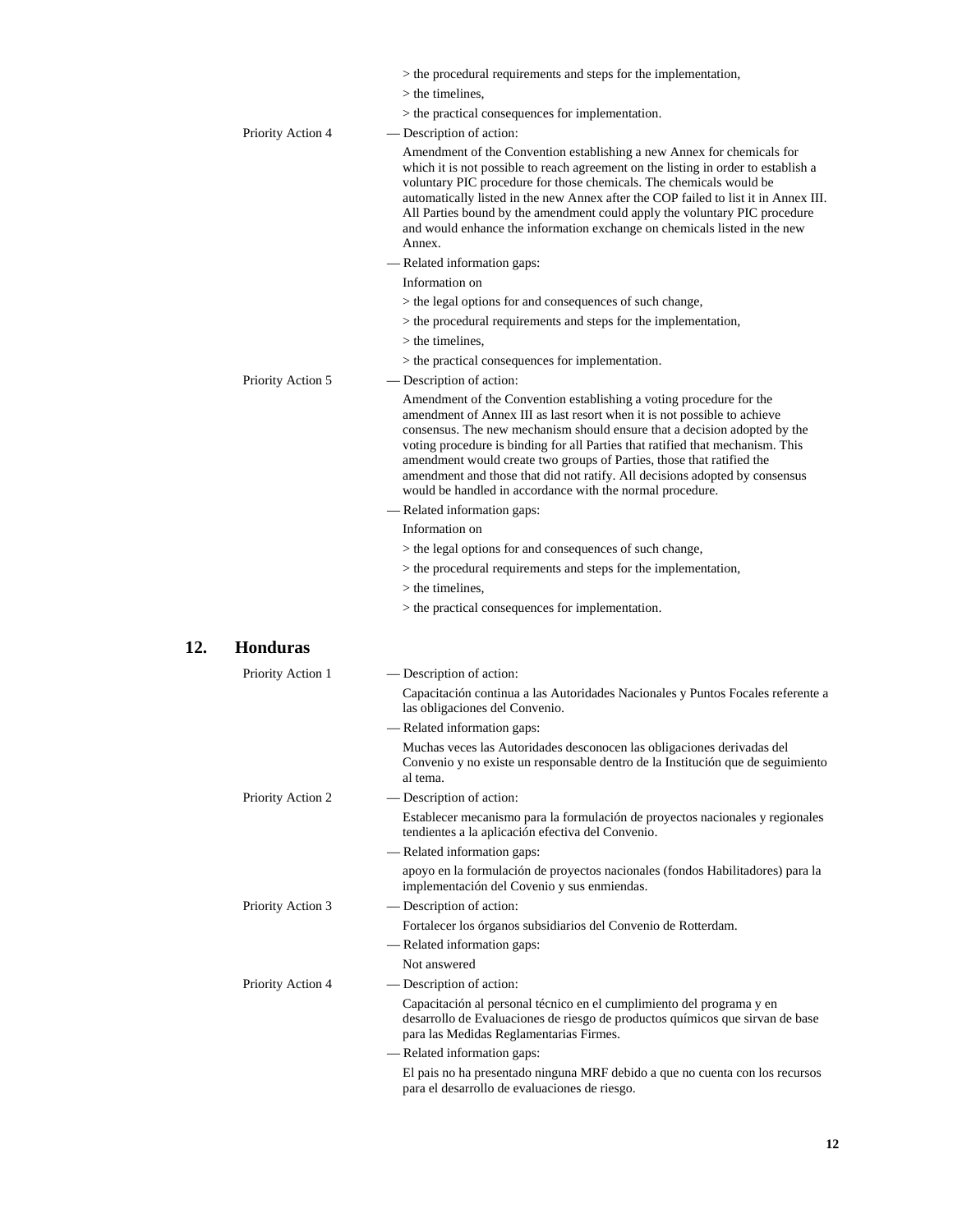### **13. Jordan**

|     | Priority Action 1 | — Description of action:                                                                                                                                                                                                                                                          |
|-----|-------------------|-----------------------------------------------------------------------------------------------------------------------------------------------------------------------------------------------------------------------------------------------------------------------------------|
|     |                   | Technical assistance and capacity-building for the implementation of the<br>Convention: Establish Programmes for scientific and technical training of<br>personnel, including customs personnel.                                                                                  |
|     |                   | - Related information gaps:                                                                                                                                                                                                                                                       |
|     |                   | > Technical capabilities and laboratory equipment are low.                                                                                                                                                                                                                        |
|     |                   | > Practical analytical techniques for monitoring substances for which there is<br>significant concern in chemicals products are low.                                                                                                                                              |
|     | Priority Action 2 | - Description of action:                                                                                                                                                                                                                                                          |
|     |                   | Strengthening national coordination, hazard and risk assessments of priority<br>chemicals leading to decision making whether to ban or severely restricted them.                                                                                                                  |
|     |                   | — Related information gaps:                                                                                                                                                                                                                                                       |
|     |                   | Weak communication between Official Contact Point with the local Designated<br><b>National Authorities</b>                                                                                                                                                                        |
|     | Priority Action 3 | — Description of action:                                                                                                                                                                                                                                                          |
|     |                   | Provide safer and economical alternatives to the chemical listed in Annex III.                                                                                                                                                                                                    |
|     |                   | - Related information gaps:                                                                                                                                                                                                                                                       |
|     |                   | There are no alternatives to the chemicals listed in Annex III can be used locally                                                                                                                                                                                                |
|     | Priority Action 4 | — Description of action:                                                                                                                                                                                                                                                          |
|     |                   | The party should put a mechanism to restrict trade in a chemical as a result of<br>listing this substance in Annex III.                                                                                                                                                           |
|     |                   | - Related information gaps:                                                                                                                                                                                                                                                       |
|     |                   | Lack of financial and technical capacity to carry out studies and research on the<br>risks of chemicals.                                                                                                                                                                          |
| 14. | Kuwait            |                                                                                                                                                                                                                                                                                   |
|     | Priority Action 1 | — Description of action:                                                                                                                                                                                                                                                          |
|     |                   | Training for writing reports.                                                                                                                                                                                                                                                     |
|     |                   | - Related information gaps:                                                                                                                                                                                                                                                       |
|     |                   | Train people engaged in Rotterdam convention on how they should write reports<br>for every issue in the convention, or is there any official formula they should<br>follow.                                                                                                       |
|     | Priority Action 2 | - Description of action:                                                                                                                                                                                                                                                          |
|     |                   | Sending the chemical notifications several times even if we send the response on<br>it, is a confusing issue because we are studying the chemical every time you<br>send the notification.                                                                                        |
|     |                   | - Related information gaps:                                                                                                                                                                                                                                                       |
|     |                   | Having the notification for the chemical once to not be confused about sending<br>the response or no.                                                                                                                                                                             |
|     | Priority Action 3 | - Description of action:                                                                                                                                                                                                                                                          |
|     |                   | Benefiting from the developed countries with how they are dealing with the<br>chemicals with all its details (exporting, importing, etc)                                                                                                                                          |
|     |                   | - Related information gaps:                                                                                                                                                                                                                                                       |
|     |                   | Having examples, reports, presentation on these countries.                                                                                                                                                                                                                        |
| 15. | <b>Mexico</b>     |                                                                                                                                                                                                                                                                                   |
|     | Priority Action 1 | — Description of action:                                                                                                                                                                                                                                                          |
|     |                   | El Convenio de Rotterdam podría modificar su mecanismo de toma de<br>decisiones a fin de que sea similar al del Convenio de Estocolmo para evitar que<br>los "compuestos químicos heredados" se mantengan fuera del anexo III durante<br>varias Conferencias de las Partes (CdP). |
|     |                   | - Related information gaps:                                                                                                                                                                                                                                                       |
|     |                   | Desconocimiento de la complejidad de modificar el procedimiento indicando en<br>el párrafo 5 inciso b, del artículo 22 del texto del Convenio, sobre la forma de<br>enmendar el Anexo III, con el objetivo de que las decisiones se tomen por                                     |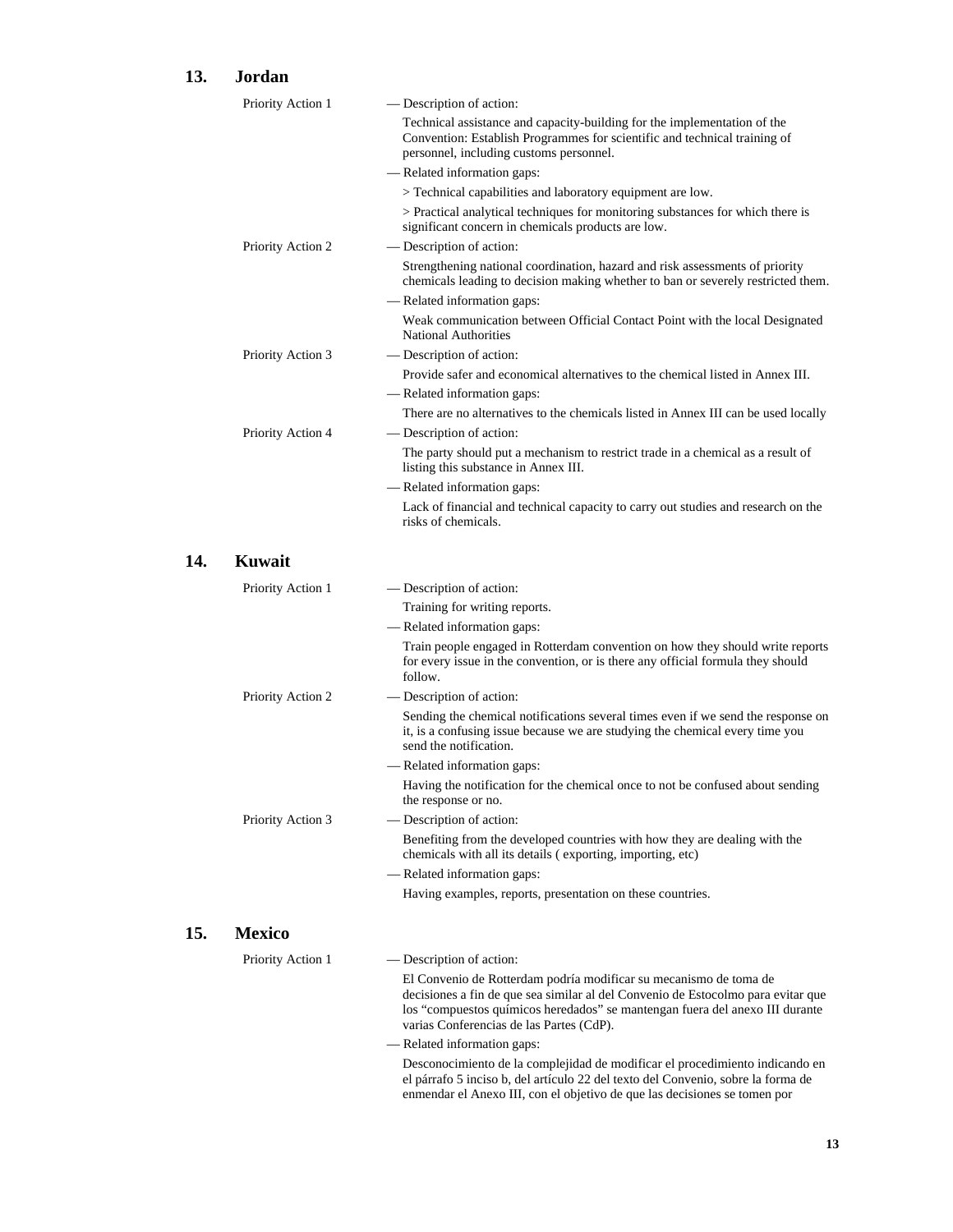|                   | mayoría en lugar de consenso, como se establece en el artículo 21, párrafo 3 del<br>Convenio de Estocolmo.                                                                                                                                                                                                                                                                                                                                                                                                      |
|-------------------|-----------------------------------------------------------------------------------------------------------------------------------------------------------------------------------------------------------------------------------------------------------------------------------------------------------------------------------------------------------------------------------------------------------------------------------------------------------------------------------------------------------------|
| Priority Action 2 | — Description of action:                                                                                                                                                                                                                                                                                                                                                                                                                                                                                        |
|                   | El Comité de Revisión (CR) del Convenio, podría fortalecer la justificación<br>técnica y científica de las propuestas de los nuevos compuestos, ya que el sector<br>empresarial nacional e internacional, ha expuesto razonamientos en contra de<br>argumentos del CR, cuestiona su validez e influye la opinión de los tomadores<br>de decisiones.                                                                                                                                                             |
|                   | - Related information gaps:                                                                                                                                                                                                                                                                                                                                                                                                                                                                                     |
|                   | La información técnica, científica y estadística, que prepare el CR podría ser más<br>contundente con el propósito de que documente de forma categórica las<br>afectaciones a la salud y al ambiente por la exposición a un producto químico en<br>el país que lo proponga.                                                                                                                                                                                                                                     |
|                   | Como ejemplo, el sector empresarial nacional manifestó preocupación por el<br>fundamento científico, la disponibilidad de alternativas costos/efectivas, la<br>posible incidencia en el comercio y el rigor técnico-científico de la evaluación<br>del CR sobre el paraquat. Afirma que el CR no aplicó criterios para evaluar la<br>significancia de los efectos reportados y que la propuesta de inclusión fue<br>indebidamente aceptada porque se basó en una encuesta dirigida e influenciada<br>por RAPAM. |
| Priority Action 3 | - Description of action:                                                                                                                                                                                                                                                                                                                                                                                                                                                                                        |
|                   | Las Partes que no manifiesten conformidad con las propuestas del CR podrían<br>respaldar su posición con suficiente anticipación, a fin de que el CR y las Partes<br>evalúen las objeciones, reformulen la propuesta de inclusión y la pongan a<br>consideración de las Partes de forma previa a las CdP.                                                                                                                                                                                                       |
|                   | - Related information gaps:                                                                                                                                                                                                                                                                                                                                                                                                                                                                                     |
|                   | Los procedimientos de las CdP no establecen la obligación de que los<br>participantes acompañen su posición de negativa a la inclusión de un producto<br>químico con pruebas técnicas y científicas.                                                                                                                                                                                                                                                                                                            |
|                   | Algunas Partes no cuentan con capacidad institucional para argumentar su<br>negativa al ingreso de productos químicos.                                                                                                                                                                                                                                                                                                                                                                                          |
|                   | Algunas Partes podrían carecer de coordinación interministerial para tomar<br>decisiones colegiadas y consensuadas.                                                                                                                                                                                                                                                                                                                                                                                             |
| Priority Action 4 | — Description of action:                                                                                                                                                                                                                                                                                                                                                                                                                                                                                        |
|                   | El Secretariado del Convenio podría ofrecer capacitación o difusión sobre las<br>implicaciones del ingreso de sustancias al Anexo III, ya que el sector empresarial<br>considera que su inclusión implica la posible prohibición de los movimientos<br>transfronterizos de dichos productos químicos.                                                                                                                                                                                                           |
|                   | - Related information gaps:                                                                                                                                                                                                                                                                                                                                                                                                                                                                                     |
|                   | El principal obstáculo es la carencia de recursos económicos para ofrecer<br>capacitación o difusión.                                                                                                                                                                                                                                                                                                                                                                                                           |
|                   | Algunos materiales y webinars que organiza el Secretariado están disponibles<br>solo en idioma inglés.                                                                                                                                                                                                                                                                                                                                                                                                          |
| Priority Action 5 | — Description of action:                                                                                                                                                                                                                                                                                                                                                                                                                                                                                        |
|                   | El grupo de trabajo integrado por representantes de las Partes, podría proponer<br>una decisión acerca de la formulación de una metodología para tomar decisiones<br>nacionales con relación a la inclusión de nuevos compuestos químicos al Anexo<br>III, que tome en cuenta la relevancia de los aspectos ambientales, comerciales,<br>de producción agropecuaria y de salud en cada Parte con la finalidad de facilitar<br>la toma de decisiones de forma equitativa.                                        |
|                   | Los representantes del CRC por la Región de América Latina y el Caribe rara<br>vez proporcionan retroalimentación a las partes sobre las discusiones y avances<br>realizados en los periodos inter CdP.                                                                                                                                                                                                                                                                                                         |
|                   | - Related information gaps:                                                                                                                                                                                                                                                                                                                                                                                                                                                                                     |
|                   | Ausencia de metodología y criterios técnicos y científicos en materia de<br>comercio, protección a la salud y al ambiente de las Partes del Convenio para<br>fundamentar su oposición al producto químico que el CR propone.                                                                                                                                                                                                                                                                                    |
|                   | Cuando un experto es incluido en el CRC, no existe una metodología sobre<br>como deberá hacer de conocimiento de la región de los diferentes temas que son<br>discutidos. Asimismo, no se realiza una consulta de información científica<br>específica que sea considerada hacia el interior de las discusiones del CRC.                                                                                                                                                                                        |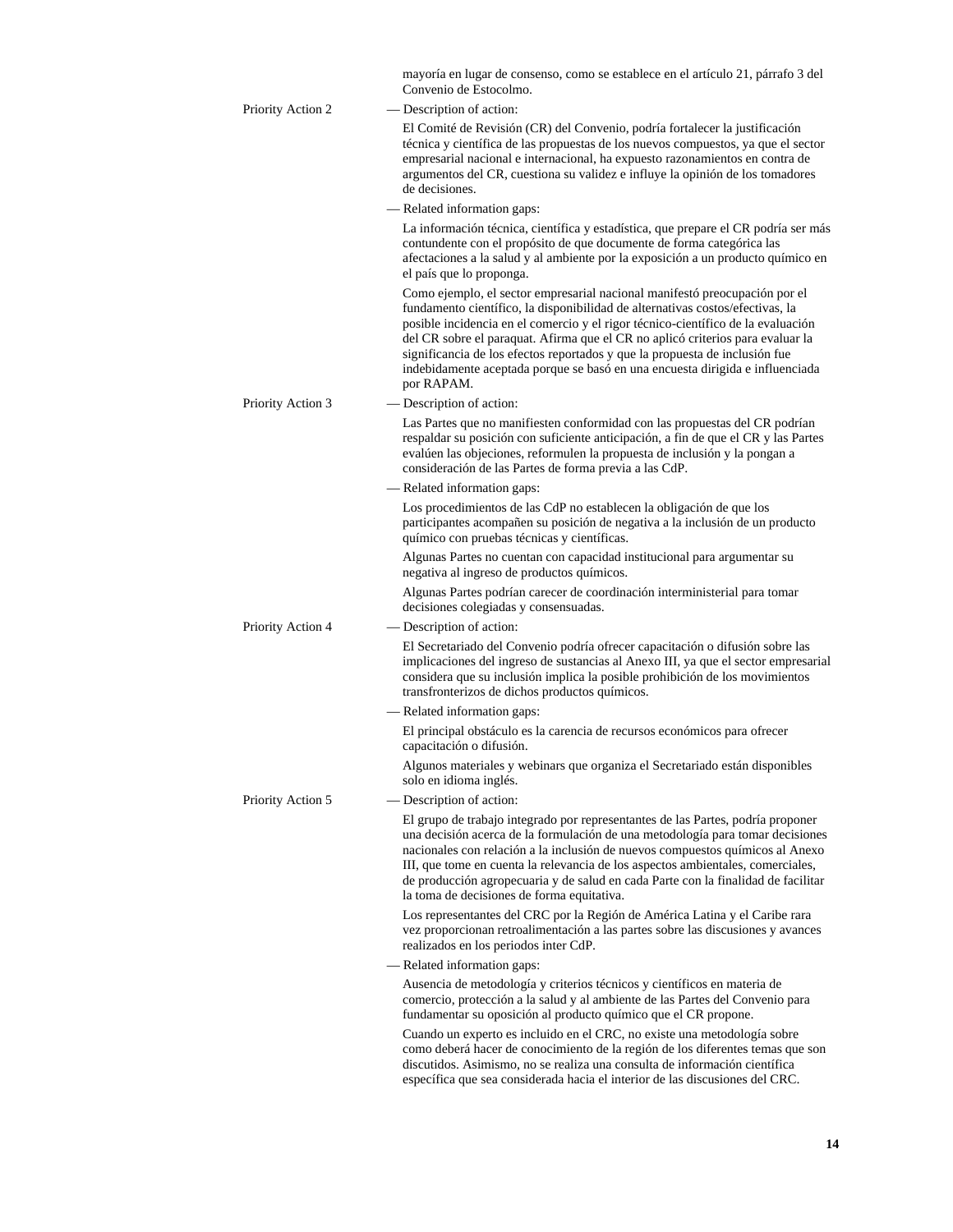# **16. Norway**

| Priority Action 1 | - Description of action:                                                                                                                                                                                                                                                                                                                                                                                                                                                                                                                                                                                                                                                                                                                                                             |
|-------------------|--------------------------------------------------------------------------------------------------------------------------------------------------------------------------------------------------------------------------------------------------------------------------------------------------------------------------------------------------------------------------------------------------------------------------------------------------------------------------------------------------------------------------------------------------------------------------------------------------------------------------------------------------------------------------------------------------------------------------------------------------------------------------------------|
|                   | The intersessional work on enhancing the effectiveness of the Rotterdam<br>Convention should focus on narrowing down the list of the proposals and options<br>that came out of the 2016 Riga meeting (see UNEP/FAO/RC/COP.8/INF/20)<br>and COP-8. It is furthermore important to distinguish between proposals and<br>options that are within the scope of the Convention/mandate and procedures of<br>the CRC and those that are not.                                                                                                                                                                                                                                                                                                                                               |
|                   | — Related information gaps:                                                                                                                                                                                                                                                                                                                                                                                                                                                                                                                                                                                                                                                                                                                                                          |
|                   | Developing countries may face unique challenges in relation to imports and<br>exports of hazardous chemicals, the environmentally sound use of such<br>chemicals and the implementation of the Convention. However, only a limited<br>number of developing country parties participated in the 2016 Riga meeting and<br>the intersessional work leading up to COP-8. Therefore, information from a<br>broader range of developing countries on the benefits/usefulness of the<br>Convention, as well on actions that would make the Convention more valuable to<br>them are important to consider in the process leading up to COP-9. If not<br>provided in response to this questionnaire such information could be actively<br>pursued e.g. by the involvement of the secretariat. |
| Priority Action 2 | — Description of action:                                                                                                                                                                                                                                                                                                                                                                                                                                                                                                                                                                                                                                                                                                                                                             |
|                   | Options that can help improve the effectiveness of the Convention and at same<br>time, assist parties in implementing the Convention should be a prioritized:                                                                                                                                                                                                                                                                                                                                                                                                                                                                                                                                                                                                                        |
|                   | > Identified technical assistance needs of developing countries and parties with<br>economies in transition should be taken into consideration (see<br>UNEP/FAO/RC/COP.8/INF/25 and other documents under agenda item $5$ (a) at<br>$COP-8$ ).                                                                                                                                                                                                                                                                                                                                                                                                                                                                                                                                       |
|                   | $>$ It is important to provide assistance to parties to strengthen their capacity for<br>submitting notifications of final regulatory action for banned or severely<br>restricted chemicals, proposals for listing of severely hazardous pesticide<br>formulations and import responses.                                                                                                                                                                                                                                                                                                                                                                                                                                                                                             |
|                   | - Related information gaps:                                                                                                                                                                                                                                                                                                                                                                                                                                                                                                                                                                                                                                                                                                                                                          |
|                   | Not answered                                                                                                                                                                                                                                                                                                                                                                                                                                                                                                                                                                                                                                                                                                                                                                         |
| Priority Action 3 | — Description of action:                                                                                                                                                                                                                                                                                                                                                                                                                                                                                                                                                                                                                                                                                                                                                             |
|                   | Strengthen the CRC by further increasing the transparency of its work by<br>considering:                                                                                                                                                                                                                                                                                                                                                                                                                                                                                                                                                                                                                                                                                             |
|                   | > The need for having documents and proceedings translated/interpreted in the<br>six UN languages                                                                                                                                                                                                                                                                                                                                                                                                                                                                                                                                                                                                                                                                                    |
|                   | > Opening up for further involvement of observers in the work of the CRC by<br>allowing early comments on task group reports, inviting comments on DGDs,<br>allowing e.g. parties to participate in intersessional work etc.                                                                                                                                                                                                                                                                                                                                                                                                                                                                                                                                                         |
|                   | > Taking into account that parties that have submitted a final regulatory action,<br>but that are not members of the CRC, may have valuable information to<br>contribute.                                                                                                                                                                                                                                                                                                                                                                                                                                                                                                                                                                                                            |
|                   | - Related information gaps:                                                                                                                                                                                                                                                                                                                                                                                                                                                                                                                                                                                                                                                                                                                                                          |
|                   | Not answered                                                                                                                                                                                                                                                                                                                                                                                                                                                                                                                                                                                                                                                                                                                                                                         |
| Priority Action 4 | — Description of action:                                                                                                                                                                                                                                                                                                                                                                                                                                                                                                                                                                                                                                                                                                                                                             |
|                   | Strengthen information exchange by:                                                                                                                                                                                                                                                                                                                                                                                                                                                                                                                                                                                                                                                                                                                                                  |
|                   | > Promoting a more active use of the information shared via PIC circular at the<br>national level.                                                                                                                                                                                                                                                                                                                                                                                                                                                                                                                                                                                                                                                                                   |
|                   | > Improving the format of the PIC Circular to make it more user-<br>friendly/accessible.                                                                                                                                                                                                                                                                                                                                                                                                                                                                                                                                                                                                                                                                                             |
|                   | > Exploring new ways for information exchange among parties in line with<br>article 14 by arranging workshops, developing websites etc. where Parties can<br>share information (e.g. open data, databases and tools) that can support<br>implementation at the national level.                                                                                                                                                                                                                                                                                                                                                                                                                                                                                                       |
|                   | > Encouraging parties to share additional information and where possible, to<br>include such information in DGDs.                                                                                                                                                                                                                                                                                                                                                                                                                                                                                                                                                                                                                                                                    |
|                   | > Including information from other MEAs/IGOs in the DGDs where<br>relevant/possible.                                                                                                                                                                                                                                                                                                                                                                                                                                                                                                                                                                                                                                                                                                 |
|                   | - Related information gaps:                                                                                                                                                                                                                                                                                                                                                                                                                                                                                                                                                                                                                                                                                                                                                          |
|                   | Not answered                                                                                                                                                                                                                                                                                                                                                                                                                                                                                                                                                                                                                                                                                                                                                                         |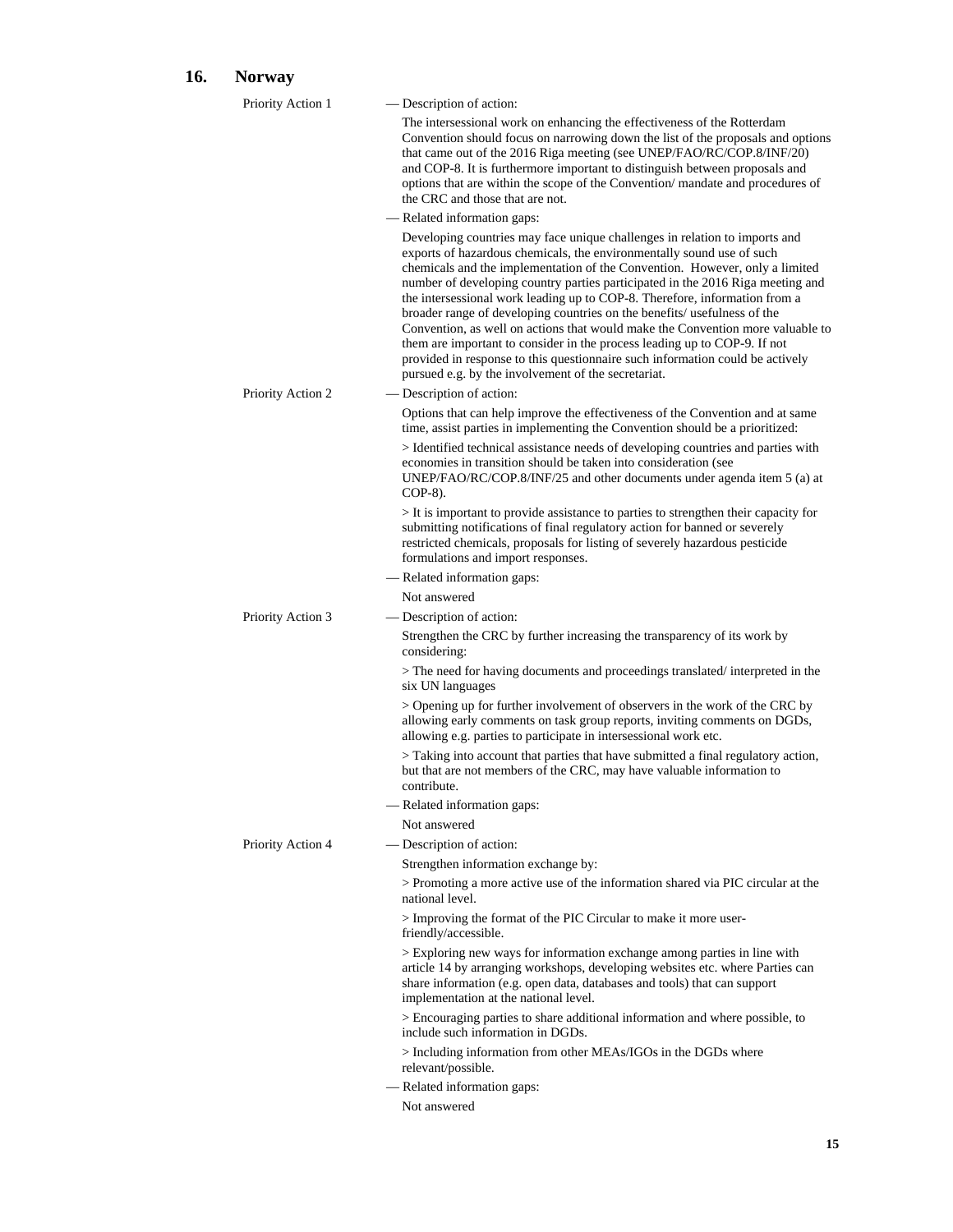| Priority Action 5 | — Description of action:                                                                                                                                                                     |
|-------------------|----------------------------------------------------------------------------------------------------------------------------------------------------------------------------------------------|
|                   | Initiate awareness raising activities to ensure that relevant stakeholders such as<br>national governments and industry have correct information about the<br>Convention and its objectives. |
|                   | — Related information gaps:                                                                                                                                                                  |
|                   | Not answered                                                                                                                                                                                 |

#### **17. Panama**

18.

| Priority Action 1 | — Description of action:                                                                                                                                                                                                                                                                                                                                                                                                                                                                                                                                  |
|-------------------|-----------------------------------------------------------------------------------------------------------------------------------------------------------------------------------------------------------------------------------------------------------------------------------------------------------------------------------------------------------------------------------------------------------------------------------------------------------------------------------------------------------------------------------------------------------|
|                   | Mejorar el intercambio de información entre las partes y la Secretaría y entre los<br>países: esto podría lograrse a través de creación de redes regionales de<br>intercambio de información.                                                                                                                                                                                                                                                                                                                                                             |
|                   | Esta red regional debe tener una comunicación directa con la Secretaría y las<br>demás redes regionales.                                                                                                                                                                                                                                                                                                                                                                                                                                                  |
|                   | — Related information gaps:                                                                                                                                                                                                                                                                                                                                                                                                                                                                                                                               |
|                   | Poco intercambio de información entre los países y entre los países y la<br>Secretaría en tiempo real.                                                                                                                                                                                                                                                                                                                                                                                                                                                    |
|                   | No existe una plataforma en línea para subir la información de país, debe ir por<br>los canales regulares de mensajería, demorando el acceso a la información.                                                                                                                                                                                                                                                                                                                                                                                            |
| Priority Action 2 | — Description of action:                                                                                                                                                                                                                                                                                                                                                                                                                                                                                                                                  |
|                   | Establecer herramientas para medir el cumplimiento de los países con las<br>obligaciones del Convenio, y de esta manera distribuir de mejor manera los<br>fondos disponibles.                                                                                                                                                                                                                                                                                                                                                                             |
|                   | — Related information gaps:                                                                                                                                                                                                                                                                                                                                                                                                                                                                                                                               |
|                   | No se visualiza un compromiso a nivel político ni técnico en los países.                                                                                                                                                                                                                                                                                                                                                                                                                                                                                  |
| Priority Action 3 | — Description of action:                                                                                                                                                                                                                                                                                                                                                                                                                                                                                                                                  |
|                   | Transferencia de tecnología de los países desarrollados a los países en vías de<br>desarrollo, para mejorar cuestiones como las evaluaciones de riesgo, análisis<br>químicos y sistemas de gestión de sustancias químicas.                                                                                                                                                                                                                                                                                                                                |
|                   | - Related information gaps:                                                                                                                                                                                                                                                                                                                                                                                                                                                                                                                               |
|                   | Falta de intercambio de información y de estandarización de las herramientas y<br>tecnologías.                                                                                                                                                                                                                                                                                                                                                                                                                                                            |
| Peru              |                                                                                                                                                                                                                                                                                                                                                                                                                                                                                                                                                           |
| Priority Action 1 | — Description of action:                                                                                                                                                                                                                                                                                                                                                                                                                                                                                                                                  |
|                   | Fortalecer las capacidades nacionales para la generación/recopilación de<br>información sobre impacto a la salud y el ambiente por el uso de químicos<br>peligrosos, que permitan la dación de medidas reglamentarias firmes (FRA)<br>sobre la base de información de calidad.                                                                                                                                                                                                                                                                            |
|                   | — Related information gaps:                                                                                                                                                                                                                                                                                                                                                                                                                                                                                                                               |
|                   | Debilidad del sistema de registro y monitoreo de intoxicaciones por químicos<br>peligrosos, por la autoridad de salud.                                                                                                                                                                                                                                                                                                                                                                                                                                    |
|                   | Monitoreos ambientales sin enfoque de evaluación de riesgos.                                                                                                                                                                                                                                                                                                                                                                                                                                                                                              |
|                   | Falta de pericia para utilizar "información puente" para sustentar una FRA.                                                                                                                                                                                                                                                                                                                                                                                                                                                                               |
| Priority Action 2 | — Description of action:                                                                                                                                                                                                                                                                                                                                                                                                                                                                                                                                  |
|                   | Los objetivos del Convenio de Rotterdam es compartir información sobre<br>químicos peligrosos sujetos al comercio, pero existe la percepción de que el<br>Convenio dispone su prohibición. Esta es una de las razones por la que varios<br>químicos peligrosos no estén en el Anexo III, al no existir consenso para su<br>inclusión. Por ello se sugiere, el desarrollo de un estudio respecto del impacto<br>de la inclusión de los químicos en el Anexo III y la prohibición o restricción que<br>desencadenaron en los países Partes, posteriormente. |
|                   | — Related information gaps:                                                                                                                                                                                                                                                                                                                                                                                                                                                                                                                               |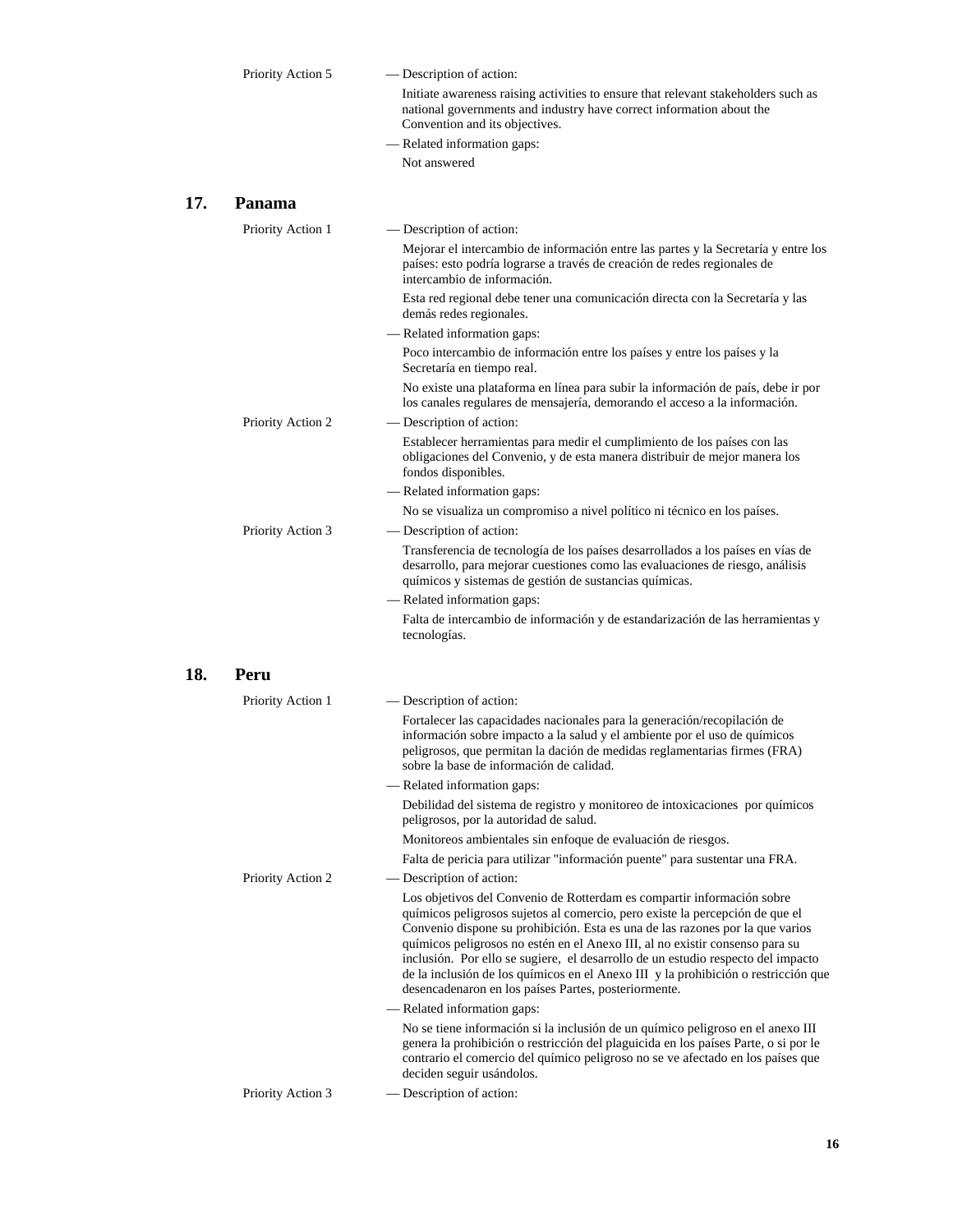|     |                   | Preparar y circular entre las Partes del CR una encuesta que permita recabar<br>información nacional sobre un químico peligroso que motiva una FRA<br>presentada por cualquier país (no esperar a tener 2 FRA de regiones distintas).<br>Tal encuesta debiera considerar una sección informativa sobre las razones de<br>salud o ambiente que motivaron la FRA, y otra sección sobre la situación del<br>químico en el país encuestado: registro del químico, nombres comerciales,<br>volumen de producción/importación, usos/aplicaciones, concentraciones/dosis,<br>cultivos, alternativas disponibles, etc. según corresponda. De esta manera se<br>puede sensibilizar a las autoridades y motivar la toma de decisiones. |
|-----|-------------------|------------------------------------------------------------------------------------------------------------------------------------------------------------------------------------------------------------------------------------------------------------------------------------------------------------------------------------------------------------------------------------------------------------------------------------------------------------------------------------------------------------------------------------------------------------------------------------------------------------------------------------------------------------------------------------------------------------------------------|
|     |                   | - Related information gaps:                                                                                                                                                                                                                                                                                                                                                                                                                                                                                                                                                                                                                                                                                                  |
|     |                   | Se carece de una fuente confiable y accesible sobre las medidas que los países<br>toman respecto a ciertos químicos peligrosos respecto del cual han emitido una<br>medida reglamentaria (FRA). La circular PIC no suple esta necesidad.                                                                                                                                                                                                                                                                                                                                                                                                                                                                                     |
|     | Priority Action 4 | — Description of action:                                                                                                                                                                                                                                                                                                                                                                                                                                                                                                                                                                                                                                                                                                     |
|     |                   | Listado de alternativas para los químicos del Anexo III, y para los químicos<br>candidatos para su inclusión, y su difusión por diversos medios: talleres<br>nacionales, regionales, comunicaciones escritas a las autoridades involucradas,<br>etc.                                                                                                                                                                                                                                                                                                                                                                                                                                                                         |
|     |                   | - Related information gaps:                                                                                                                                                                                                                                                                                                                                                                                                                                                                                                                                                                                                                                                                                                  |
|     |                   | Representa un reto para la autoridad de registro/regulación de un químicos<br>peligroso, no contar con alternativas técnica y económicamente viables y<br>disponibles, para promulgar una FRA.                                                                                                                                                                                                                                                                                                                                                                                                                                                                                                                               |
|     | Priority Action 5 | — Description of action:                                                                                                                                                                                                                                                                                                                                                                                                                                                                                                                                                                                                                                                                                                     |
|     |                   | Desarrollo de directrices u orientaciones para identificar, evaluar, y controlar los<br>riesgos de los plaguicidas altamente peligrosos, para ayudar a los países en vías<br>en desarrollo o con economías en transición para la toma de decisiones con miras<br>a la meta 2020.                                                                                                                                                                                                                                                                                                                                                                                                                                             |
|     |                   | - Related information gaps:                                                                                                                                                                                                                                                                                                                                                                                                                                                                                                                                                                                                                                                                                                  |
|     |                   | En el plano nacional circula en el mercado plaguicidas altamente peligroso que<br>cuentan con registro, y la autoridad competente no cuenta con directrices u<br>orientaciones para manejar los riesgos en función a la realidad nacional.                                                                                                                                                                                                                                                                                                                                                                                                                                                                                   |
| 19. | <b>Sri Lanka</b>  |                                                                                                                                                                                                                                                                                                                                                                                                                                                                                                                                                                                                                                                                                                                              |
|     | Priority Action 1 | — Description of action:                                                                                                                                                                                                                                                                                                                                                                                                                                                                                                                                                                                                                                                                                                     |
|     |                   | Banned compounds such as endosulfan (1998) and paraquat (2011), but in either<br>case the notification objectives had not been fulfilled (criteria b(iii) of Annex II)<br>due to lack of a monitoring system for poisonings other than intentional misuse<br>(i.e. suicides).                                                                                                                                                                                                                                                                                                                                                                                                                                                |
|     |                   |                                                                                                                                                                                                                                                                                                                                                                                                                                                                                                                                                                                                                                                                                                                              |
|     |                   | Although, intentional misuse is not a criterion for taking decisions under the<br>Rotterdam Convention, however, authorities can take as "early warning" for<br>substances of severely hazardous pesticides by looking at trends of suicide tools.<br>may be devise such guidelines to identify such cases for long-term action (Sri<br>Lanka has shown positive association of severely hazardous pesticides vs<br>probable suicide tools.                                                                                                                                                                                                                                                                                  |
|     |                   | - Related information gaps:                                                                                                                                                                                                                                                                                                                                                                                                                                                                                                                                                                                                                                                                                                  |
|     |                   | lack of mechanism to link/reporting such cases.                                                                                                                                                                                                                                                                                                                                                                                                                                                                                                                                                                                                                                                                              |
|     | Priority Action 2 | — Description of action:                                                                                                                                                                                                                                                                                                                                                                                                                                                                                                                                                                                                                                                                                                     |
|     |                   | Challenges:                                                                                                                                                                                                                                                                                                                                                                                                                                                                                                                                                                                                                                                                                                                  |
|     |                   | > Limited capacity and skills for risk assessment.                                                                                                                                                                                                                                                                                                                                                                                                                                                                                                                                                                                                                                                                           |
|     |                   | > Insufficient mechanisms to effectively control the influx of the chemicals,<br>particularly the industrial chemicals.                                                                                                                                                                                                                                                                                                                                                                                                                                                                                                                                                                                                      |
|     |                   | > Absence of proper regulatory mechanism in place under the available<br>legislations to address the issues pertaining to the industrial chemical<br>management.                                                                                                                                                                                                                                                                                                                                                                                                                                                                                                                                                             |
|     |                   | > Poor public awareness on hazardous associated with chemicals.                                                                                                                                                                                                                                                                                                                                                                                                                                                                                                                                                                                                                                                              |
|     |                   | > Insufficient communication, coordination and cooperation among the<br>stakeholders.                                                                                                                                                                                                                                                                                                                                                                                                                                                                                                                                                                                                                                        |
|     |                   | > Health and environmental adverse effects are not properly monitored.                                                                                                                                                                                                                                                                                                                                                                                                                                                                                                                                                                                                                                                       |
|     |                   | Need technical & financial help in resolving these issues.                                                                                                                                                                                                                                                                                                                                                                                                                                                                                                                                                                                                                                                                   |
|     |                   | - Related information gaps:<br>Technical & capacity development                                                                                                                                                                                                                                                                                                                                                                                                                                                                                                                                                                                                                                                              |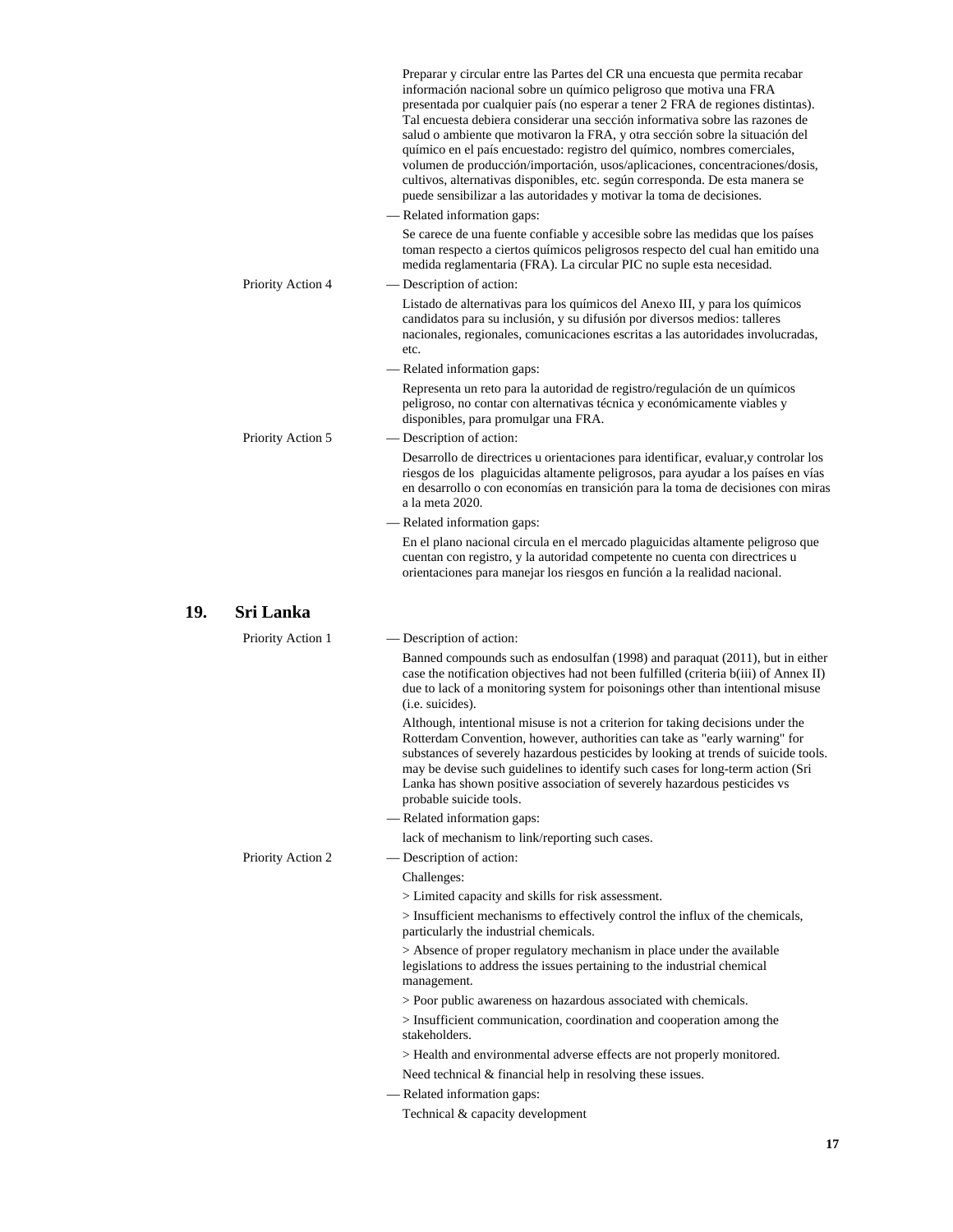| Priority Action 3  | — Description of action:<br>The top most occupationally acute pesticide formulations are Chlorpyrifos 40%<br>EC, Profenophos 50% EC, Abamectin 1.8% EC and Glyphosate 36% SL. The<br>final outcome of this study was disarrayed due to financial constraints, lack of<br>insufficient coordination, cooperation and commitment among stakeholders, and<br>prevented further ascertaining severely hazardous pesticide formulations<br>(SHPF). Therefore, further assistance will be beneficial for progression. |
|--------------------|-----------------------------------------------------------------------------------------------------------------------------------------------------------------------------------------------------------------------------------------------------------------------------------------------------------------------------------------------------------------------------------------------------------------------------------------------------------------------------------------------------------------|
|                    | - Related information gaps:                                                                                                                                                                                                                                                                                                                                                                                                                                                                                     |
|                    | Refinement of findings in the more organized way.                                                                                                                                                                                                                                                                                                                                                                                                                                                               |
| Priority Action 4  | — Description of action:                                                                                                                                                                                                                                                                                                                                                                                                                                                                                        |
|                    | Illegal import by false HS codes $\&$ non-binding mechanism for producing<br>countries to prevent illegal transport under the Convention.                                                                                                                                                                                                                                                                                                                                                                       |
|                    | - Related information gaps:                                                                                                                                                                                                                                                                                                                                                                                                                                                                                     |
|                    | Country compliance/binding mechanism for preventing illegal transport                                                                                                                                                                                                                                                                                                                                                                                                                                           |
| Priority Action 5  | - Description of action:                                                                                                                                                                                                                                                                                                                                                                                                                                                                                        |
|                    | Assigning dedicated HS codes for the full spectrum of compounds listed in the<br>Annex III of the Convention for better identification of pesticides needs<br>thorough scrutiny & dedicated efforts for implementation.                                                                                                                                                                                                                                                                                         |
|                    | Therefore, increased custom awareness is essential.                                                                                                                                                                                                                                                                                                                                                                                                                                                             |
|                    | - Related information gaps:                                                                                                                                                                                                                                                                                                                                                                                                                                                                                     |
|                    | Poor custom awareness.                                                                                                                                                                                                                                                                                                                                                                                                                                                                                          |
| <b>Switzerland</b> |                                                                                                                                                                                                                                                                                                                                                                                                                                                                                                                 |
| Priority Action 1  | — Description of action:                                                                                                                                                                                                                                                                                                                                                                                                                                                                                        |
|                    | Explore, in a process that includes parties only, how the option of amending the<br>Convention by development of a new legal instrument could increase the<br>effectiveness of the Rotterdam Convention.                                                                                                                                                                                                                                                                                                        |
|                    | This process should include the option of amending Article 22, paragraph 5 (b)<br>to enable voting for the adoption of a decision to amend Annex III.                                                                                                                                                                                                                                                                                                                                                           |
|                    | - Related information gaps:                                                                                                                                                                                                                                                                                                                                                                                                                                                                                     |
|                    | Not answered                                                                                                                                                                                                                                                                                                                                                                                                                                                                                                    |
| Priority Action 2  | - Description of action:                                                                                                                                                                                                                                                                                                                                                                                                                                                                                        |
|                    | COP to adopt compliance procedures.                                                                                                                                                                                                                                                                                                                                                                                                                                                                             |
|                    | - Related information gaps:                                                                                                                                                                                                                                                                                                                                                                                                                                                                                     |
|                    | Not answered                                                                                                                                                                                                                                                                                                                                                                                                                                                                                                    |
| Priority Action 3  | - Description of action:                                                                                                                                                                                                                                                                                                                                                                                                                                                                                        |
|                    | The provision of a team of experts that can be consulted for questions regarding                                                                                                                                                                                                                                                                                                                                                                                                                                |

**20. Switzerland** 

the notification of final regulatory action and Include in the FRA Evaluation Toolkit a list of commented summaries of risk evaluations that are not risk assessments that fulfill criterium IIb(iii). — Related information gaps: The information sent to the BRS secretariat by a Party in order to notify a final

regulatory action (FRA) has to contain the information requirements of Annex I. The possibility to contact an expert could be helpful for Parties drafting a notification of FRA. One of the key criteria in Annex II of the Convention for listing chemicals under the Convention is to establish that the final regulatory action has been taken as a consequence of a risk evaluation.

There are only few Parties that have notified FRA based on risk evaluations that are not risk assessments that fulfil the criterion IIb(iii). A summary of such evaluations (in the FRA Evaluation toolkit) could be helpful for countries not performing risk assessments when deciding upon regulatory measures.

- Priority Action 4 Description of action: Study on impacts of listing: What is the realistic picture of what is happening after the listing of a chemical? Are there bans on a national basis? Do we receive more FRAs for the listed substance? Is listing stimulating the development and use of alternatives?
	- Related information gaps: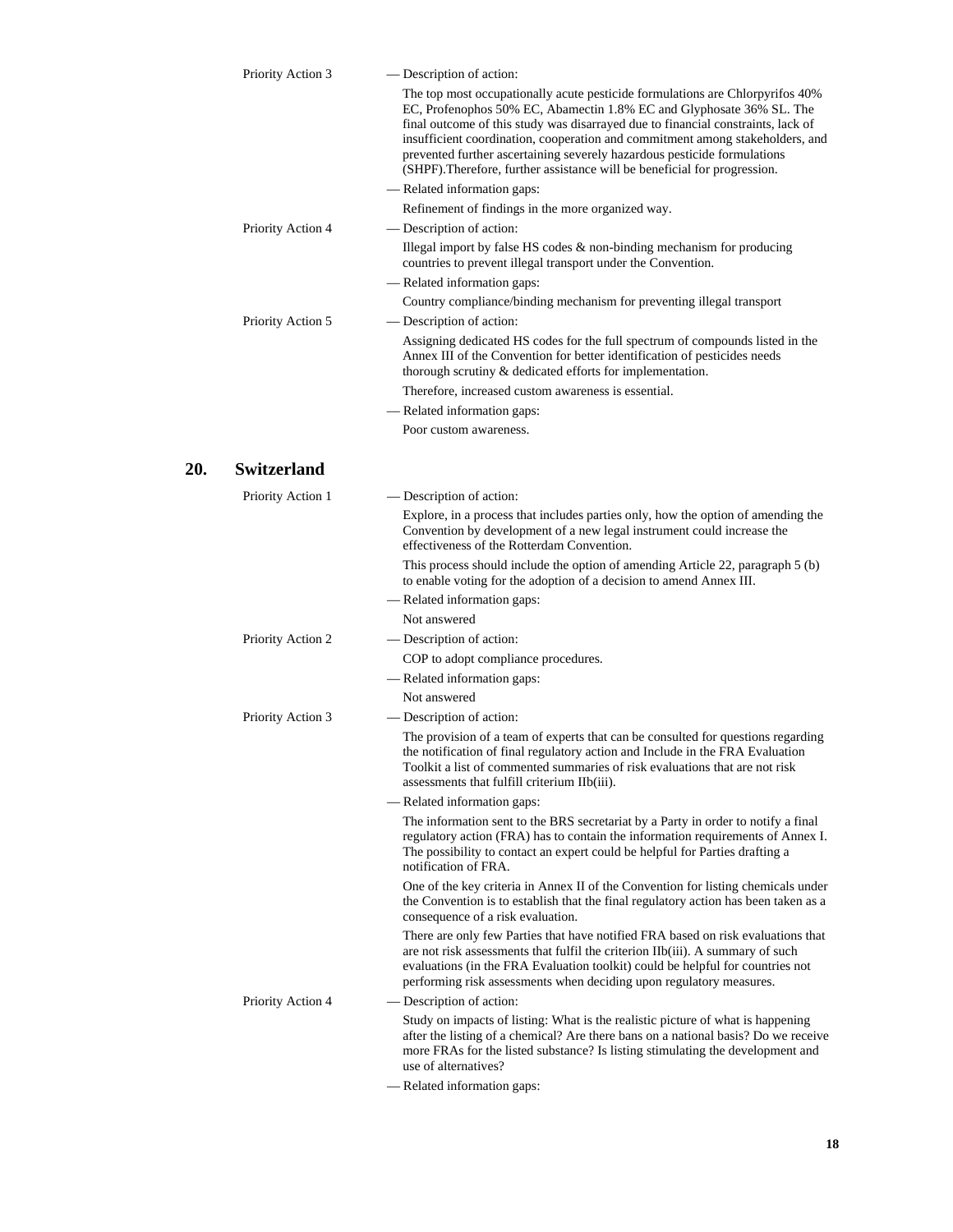|                   | What is the realistic picture of what is happening after the listing of a chemical?<br>Are there bans on a national basis? Do we receive more FRAs for the listed<br>substance? Is listing stimulating the development and use of alternatives?                       |
|-------------------|-----------------------------------------------------------------------------------------------------------------------------------------------------------------------------------------------------------------------------------------------------------------------|
| Priority Action 5 | — Description of action:                                                                                                                                                                                                                                              |
|                   | Awareness-raising: Increase the understanding about the purpose and value of<br>the Rotterdam Convention and of the implications of listing and look at the<br>SDGs related to the sound management of chemicals and health and use the link<br>as one of the forces. |
|                   | — Related information gaps:                                                                                                                                                                                                                                           |
|                   | Why is there the misconception that the Rotterdam Convention restricts trade<br>when it actually is about sharing information (that contributes to a clear,<br>transparent and effective trading system)?                                                             |

### **21. The former Yugoslav Republic of Macedonia**

| Priority Action 1        | — Description of action:                                                                                                                                                                                                                                                                                                                                                                                                                                                |
|--------------------------|-------------------------------------------------------------------------------------------------------------------------------------------------------------------------------------------------------------------------------------------------------------------------------------------------------------------------------------------------------------------------------------------------------------------------------------------------------------------------|
|                          | Develop procedures/mechanisms for inter-institutional interaction,<br>communication among the public and private sectors, academic research and<br>decision makers.                                                                                                                                                                                                                                                                                                     |
|                          | — Related information gaps:                                                                                                                                                                                                                                                                                                                                                                                                                                             |
|                          | Since the Convention covers pesticides and industrial chemicals that have been<br>banned or severely restricted for health or environmental reasons in international<br>trade, there are many institution (including private sectors, academic research<br>and decision makers) involved for their implementation. There is noticed lack of<br>communication between all mentioned institution, therefore developing<br>procedures/mechanisms is important as a action. |
| Priority Action 2        | — Description of action:                                                                                                                                                                                                                                                                                                                                                                                                                                                |
|                          | Establish a strong and sustainable system for communication among focal points<br>/designated national authorities under Rotterdam Convention.                                                                                                                                                                                                                                                                                                                          |
|                          | — Related information gaps:                                                                                                                                                                                                                                                                                                                                                                                                                                             |
|                          | As in many countries, there are three Designated National Authorities (DNAs) to<br>be responsible for implementation of the Rotterdam Convention in Macedonia.<br>Namely, the Ministry of Environment and Physical Planning as a DNA for<br>implementation of the Convention in general, the Ministry of Agriculture as a<br>DNA for pesticides, the Ministry of Environment together with the Ministry of<br>Health as a DNA for industrial chemicals.                 |
|                          | Establishing a strong and sustainable system for communication among focal<br>points / designated national authorities is highly important.                                                                                                                                                                                                                                                                                                                             |
| Priority Action 3        | — Description of action:                                                                                                                                                                                                                                                                                                                                                                                                                                                |
|                          | Gap analysis in existing legislation on chemicals and pesticites under the<br>Rotterdam Convention.                                                                                                                                                                                                                                                                                                                                                                     |
|                          | — Related information gaps:                                                                                                                                                                                                                                                                                                                                                                                                                                             |
|                          | There are overlaping in the legislations dealing with pesticides and industrial<br>chemicals.                                                                                                                                                                                                                                                                                                                                                                           |
| <b>Priority Action 4</b> | — Description of action:                                                                                                                                                                                                                                                                                                                                                                                                                                                |
|                          | Organised joint activities between all stakeholders for better implementation of<br>the main provisions of the Rotterdam Convention.                                                                                                                                                                                                                                                                                                                                    |
|                          | - Related information gaps:                                                                                                                                                                                                                                                                                                                                                                                                                                             |
|                          | Organised joint activities will clarify all weaknesses and opportunities in<br>implementation of the main provisions of the Convention. It will enhance the<br>exchange of informations between all stakeholders at the same time.                                                                                                                                                                                                                                      |
| Priority Action 5        | — Description of action:                                                                                                                                                                                                                                                                                                                                                                                                                                                |
|                          | Joint activities in enhancing cooperation and coordination among the Basel,<br>Rotterdam and Stockholm conventions at national, regional and international<br>level.                                                                                                                                                                                                                                                                                                    |
|                          | — Related information gaps:                                                                                                                                                                                                                                                                                                                                                                                                                                             |
|                          | Joint activities/sharing the experince at national, regional and international level<br>among three conventions, the synergy among the three conventions is the<br>omnibus of enhancing the effectiveness of implementation of the conventions.                                                                                                                                                                                                                         |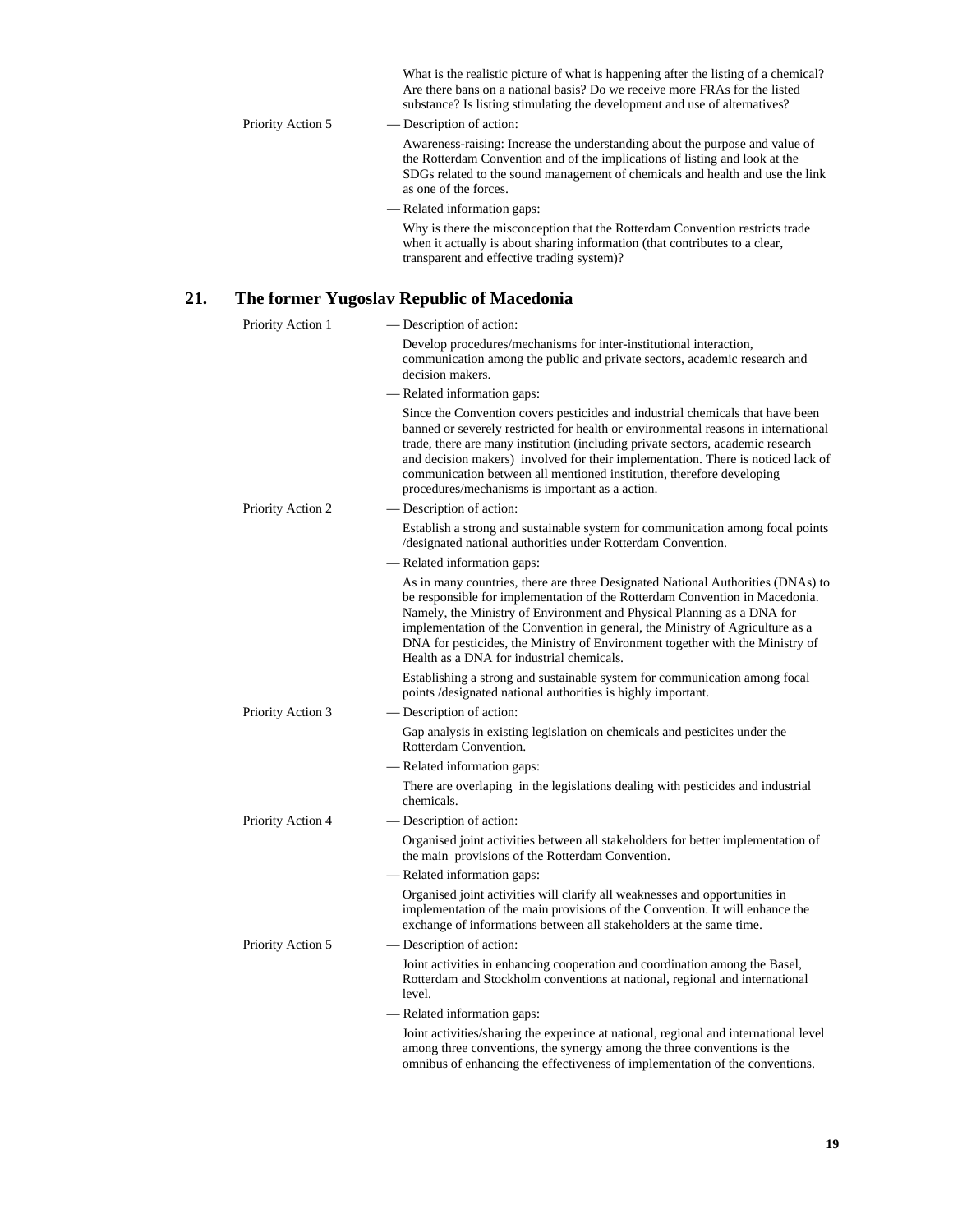# **22. Uganda**

| Priority Action 1 | - Description of action:                                                                                                                                                                                                                                                                                                                                                                                                                                                                                                                                                                                                                                                                                                                                                                                                 |
|-------------------|--------------------------------------------------------------------------------------------------------------------------------------------------------------------------------------------------------------------------------------------------------------------------------------------------------------------------------------------------------------------------------------------------------------------------------------------------------------------------------------------------------------------------------------------------------------------------------------------------------------------------------------------------------------------------------------------------------------------------------------------------------------------------------------------------------------------------|
|                   | Ensure the understanding of the aims, objectives and requirements of the<br>Convention;                                                                                                                                                                                                                                                                                                                                                                                                                                                                                                                                                                                                                                                                                                                                  |
|                   | Develop a national action plan or strategy for the implementation of Rotterdam<br>Convention;                                                                                                                                                                                                                                                                                                                                                                                                                                                                                                                                                                                                                                                                                                                            |
|                   | Foster sectoral cooperation among the stakeholders in the implementation of the<br>Convention;                                                                                                                                                                                                                                                                                                                                                                                                                                                                                                                                                                                                                                                                                                                           |
|                   | - Related information gaps:                                                                                                                                                                                                                                                                                                                                                                                                                                                                                                                                                                                                                                                                                                                                                                                              |
|                   | Technical assistance from RC Secretariat for awareness campaign for<br>stakeholders covering aims, objectives and requirements of the Convention.                                                                                                                                                                                                                                                                                                                                                                                                                                                                                                                                                                                                                                                                        |
|                   | Country lacks a national action plan or strategy for the implementation of<br><b>Rotterdam Convention</b>                                                                                                                                                                                                                                                                                                                                                                                                                                                                                                                                                                                                                                                                                                                |
|                   | Inadequate Inter-Ministerial coordination and collaboration on RC processes                                                                                                                                                                                                                                                                                                                                                                                                                                                                                                                                                                                                                                                                                                                                              |
| Priority Action 2 | — Description of action:                                                                                                                                                                                                                                                                                                                                                                                                                                                                                                                                                                                                                                                                                                                                                                                                 |
|                   | Limited in-country technical capacity to meet the RC obligations: For example;                                                                                                                                                                                                                                                                                                                                                                                                                                                                                                                                                                                                                                                                                                                                           |
|                   | > The consolidated data on the industrial chemicals under the RC have not been<br>collected for import response.                                                                                                                                                                                                                                                                                                                                                                                                                                                                                                                                                                                                                                                                                                         |
|                   | > No consolidated database on the status of chemicals usage, manufacture,<br>formulation and import.                                                                                                                                                                                                                                                                                                                                                                                                                                                                                                                                                                                                                                                                                                                     |
|                   | > Mechanisms for inter-ministerial interaction, the public and private sectors,<br>research and decision makers need to be created and updated.                                                                                                                                                                                                                                                                                                                                                                                                                                                                                                                                                                                                                                                                          |
|                   | > Technical capacity constraints do exist within the Government and other<br>organizations.                                                                                                                                                                                                                                                                                                                                                                                                                                                                                                                                                                                                                                                                                                                              |
|                   | > Difficulties are faced in collecting technical information for making decisions<br>on pesticides and industrial chemicals.                                                                                                                                                                                                                                                                                                                                                                                                                                                                                                                                                                                                                                                                                             |
|                   | > No effective infrastructure to monitor and report cases of poisoning by<br>pesticides and industrial chemicals.                                                                                                                                                                                                                                                                                                                                                                                                                                                                                                                                                                                                                                                                                                        |
|                   | Therefore the country priority is to fill the above gaps                                                                                                                                                                                                                                                                                                                                                                                                                                                                                                                                                                                                                                                                                                                                                                 |
|                   | - Related information gaps:                                                                                                                                                                                                                                                                                                                                                                                                                                                                                                                                                                                                                                                                                                                                                                                              |
|                   | Database development of the Chemicals under RC used in the country                                                                                                                                                                                                                                                                                                                                                                                                                                                                                                                                                                                                                                                                                                                                                       |
|                   | Inadequate technical capacity to implement the RC                                                                                                                                                                                                                                                                                                                                                                                                                                                                                                                                                                                                                                                                                                                                                                        |
|                   | Inadequate infrastructure to support the processes                                                                                                                                                                                                                                                                                                                                                                                                                                                                                                                                                                                                                                                                                                                                                                       |
| Priority Action 3 | — Description of action:                                                                                                                                                                                                                                                                                                                                                                                                                                                                                                                                                                                                                                                                                                                                                                                                 |
|                   | Low Awareness and Sensitization on MEAs issues including RC                                                                                                                                                                                                                                                                                                                                                                                                                                                                                                                                                                                                                                                                                                                                                              |
|                   | The complexity of available information materials and the few media<br>practitioners contribute to low public awareness of the RC. Awareness materials<br>on RC are scarce at national level and almost absent at local level. Equally,<br>awareness programs on RC are inadequate and completely absent. This is further<br>complicated by the lack of a communication strategy for MEAs resulting into<br>erratic awareness programs that are usually ineffective. Furthermore, inadequate<br>integration (synergy) of chemical MEAs into educational programs limits public<br>appreciation of MEAs issues. Public awareness programs that are not followed<br>by concrete actions or demonstrations attract less interest from the public and<br>decision makers. Therefore the country priority is to fill this gap |
|                   | - Related information gaps:                                                                                                                                                                                                                                                                                                                                                                                                                                                                                                                                                                                                                                                                                                                                                                                              |
|                   | Inadequate Awareness and Sensitization on MEAs issues including RC                                                                                                                                                                                                                                                                                                                                                                                                                                                                                                                                                                                                                                                                                                                                                       |
|                   | Inadequate integration (synergy) of chemical MEAs into programs limits public<br>appreciation of MEAs issues                                                                                                                                                                                                                                                                                                                                                                                                                                                                                                                                                                                                                                                                                                             |
| Priority Action 4 | - Description of action:                                                                                                                                                                                                                                                                                                                                                                                                                                                                                                                                                                                                                                                                                                                                                                                                 |
|                   | Technology Transfer and Limited research                                                                                                                                                                                                                                                                                                                                                                                                                                                                                                                                                                                                                                                                                                                                                                                 |
|                   | Low priority given to environmental issues in the national research policy and<br>strategic plans, and inadequate infrastructure and facilities for research in<br>specific MEA issues such as Persistent Organic Pollutants, affect the capacity of<br>relevant institutions to conduct related research. In addition, manpower for<br>research has also been affected by the government policy of scaling down<br>expenditure to maintain macroeconomic stability. Furthermore, the poor<br>research-extension linkage, as well as weak mechanisms for technology<br>dissemination has led to limited application of research findings. Therefore the<br>country priority is to address the technology and research gaps.                                                                                              |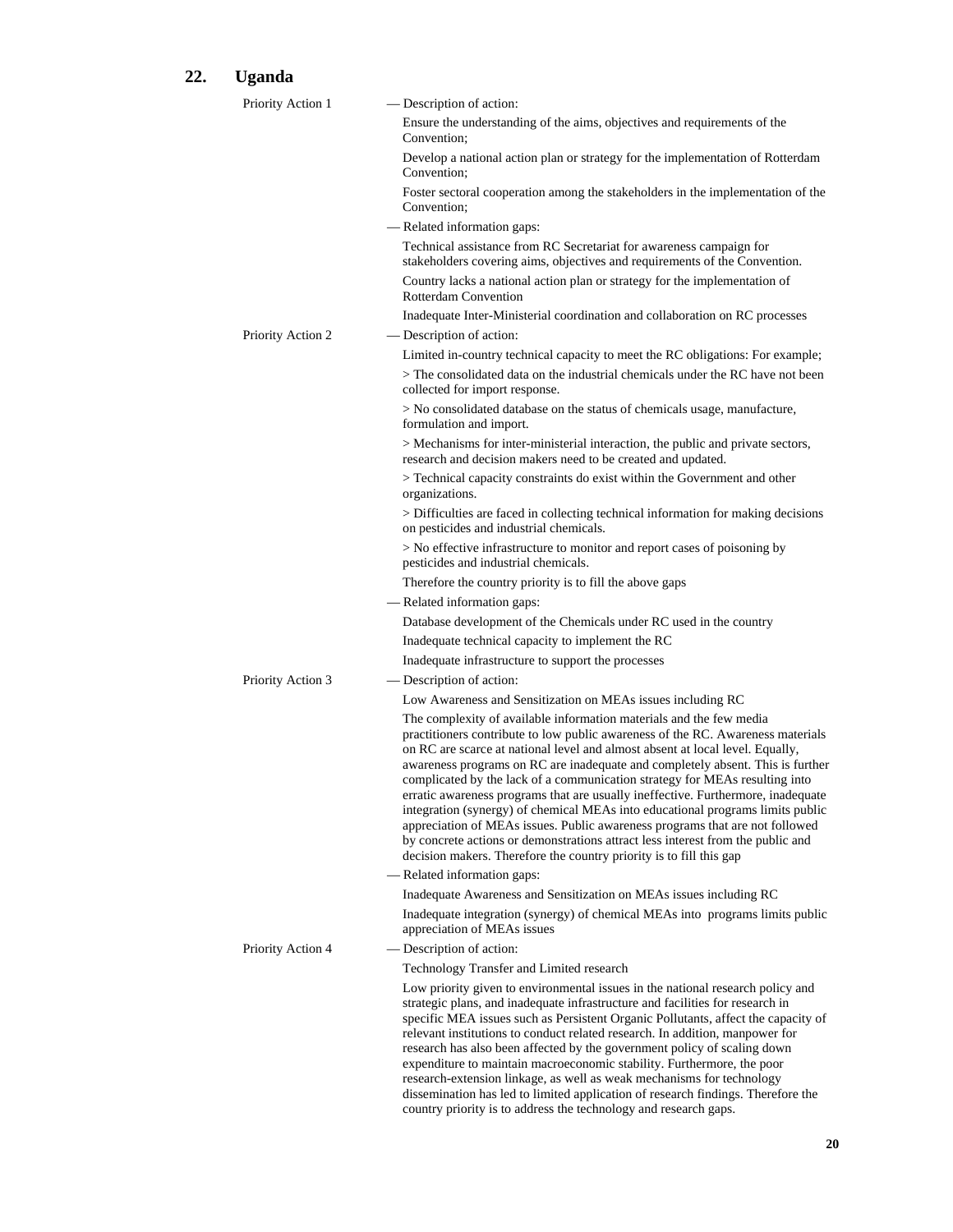|                   | — Related information gaps:                                                                                                                                                                                                                                                                                                                                                                                                                                                                                                                                                                                                                                                                                                                                                   |
|-------------------|-------------------------------------------------------------------------------------------------------------------------------------------------------------------------------------------------------------------------------------------------------------------------------------------------------------------------------------------------------------------------------------------------------------------------------------------------------------------------------------------------------------------------------------------------------------------------------------------------------------------------------------------------------------------------------------------------------------------------------------------------------------------------------|
|                   | Inadequate infrastructure and facilities for research in specific MEA issues such<br>as Persistent Organic Pollutants                                                                                                                                                                                                                                                                                                                                                                                                                                                                                                                                                                                                                                                         |
|                   | Low technology transfer                                                                                                                                                                                                                                                                                                                                                                                                                                                                                                                                                                                                                                                                                                                                                       |
|                   | Inadequate research in specific MEA issues                                                                                                                                                                                                                                                                                                                                                                                                                                                                                                                                                                                                                                                                                                                                    |
| Priority Action 5 | — Description of action:                                                                                                                                                                                                                                                                                                                                                                                                                                                                                                                                                                                                                                                                                                                                                      |
|                   | Inadequate funding                                                                                                                                                                                                                                                                                                                                                                                                                                                                                                                                                                                                                                                                                                                                                            |
|                   | Although environmental issues including ensuring sound chemicals management<br>is on the global agenda, financial resources for implementation of programs and<br>projects were limited as development partners did not live to their expectation<br>and commitment made to finance them, particularly in the developing countries.<br>In Uganda, sound chemicals management issues have not been given high<br>priority in terms of financial allocation due limited resource basket. Accessing<br>available resources at the global level has equally been affected by the inability<br>of relevant sectors to prepare timely and acceptable proposals using guidelines<br>provided by funding agencies. Therefore the country priority is to address the<br>financing gap. |
|                   | - Related information gaps:                                                                                                                                                                                                                                                                                                                                                                                                                                                                                                                                                                                                                                                                                                                                                   |
|                   | Inadequate funding for ensuring sound chemicals management                                                                                                                                                                                                                                                                                                                                                                                                                                                                                                                                                                                                                                                                                                                    |
| Venezuela         |                                                                                                                                                                                                                                                                                                                                                                                                                                                                                                                                                                                                                                                                                                                                                                               |
| Priority Action 1 | - Description of action:                                                                                                                                                                                                                                                                                                                                                                                                                                                                                                                                                                                                                                                                                                                                                      |
|                   | Mejorar los mecanismos de intercambio de información para una mayor eficacia<br>del Convenio de Rotterdam, a través de la creación de una biblioteca virtual<br>donde se publiquen investigaciones sobre los riegos asociados a los productos<br>químicos sujetos a comercio internacional.                                                                                                                                                                                                                                                                                                                                                                                                                                                                                   |
|                   | - Related information gaps:                                                                                                                                                                                                                                                                                                                                                                                                                                                                                                                                                                                                                                                                                                                                                   |
|                   | Se requeriría mayor capacidad en los servidores para incluir los documentos                                                                                                                                                                                                                                                                                                                                                                                                                                                                                                                                                                                                                                                                                                   |

### **23. Venezuela**

| Priority Action 1 | — Description of action:                                                                                                                                                                                                                                                                                                                                                                                                                                                                                                                                                                                                                       |
|-------------------|------------------------------------------------------------------------------------------------------------------------------------------------------------------------------------------------------------------------------------------------------------------------------------------------------------------------------------------------------------------------------------------------------------------------------------------------------------------------------------------------------------------------------------------------------------------------------------------------------------------------------------------------|
|                   | Mejorar los mecanismos de intercambio de información para una mayor eficacia<br>del Convenio de Rotterdam, a través de la creación de una biblioteca virtual<br>donde se publiquen investigaciones sobre los riegos asociados a los productos<br>químicos sujetos a comercio internacional.                                                                                                                                                                                                                                                                                                                                                    |
|                   | - Related information gaps:                                                                                                                                                                                                                                                                                                                                                                                                                                                                                                                                                                                                                    |
|                   | Se requeriría mayor capacidad en los servidores para incluir los documentos<br>digitales que sirvan de sustento para la inclusión de productos químicos.                                                                                                                                                                                                                                                                                                                                                                                                                                                                                       |
| Priority Action 2 | — Description of action:                                                                                                                                                                                                                                                                                                                                                                                                                                                                                                                                                                                                                       |
|                   | La Secretaría del Convenio deberá realizar las observaciones a los países antes<br>que se cumplan los lapsos de remisión de la información. Haciendo énfasis en<br>los siguientes aspectos:                                                                                                                                                                                                                                                                                                                                                                                                                                                    |
|                   | > Los Formularios de Respuesta sobre la Importación y Formulario de<br>Notificación de la Medida Reglamentaria Firme para Prohibir o Restringir<br>Rigurosamente un Producto Químico, tienden a ser confusos al momento de<br>realizar el llenado de la información. Las respuestas a los formularios no cuentan<br>con reglas unificadas para su llenado, lo cual genera dudas a la hora de<br>completarlo y estas inconsistencias pueden ser motivo de incumplimiento en los<br>tiempos de respuesta. Por tanto la Secretaría debe realizar mayores esfuerzos<br>para la unificación en los criterios de llenado y evaluación de los mismos. |
|                   | > No se realiza oportunamente la actualización de los datos de los puntos focales<br>y autoridades nacionales designadas.                                                                                                                                                                                                                                                                                                                                                                                                                                                                                                                      |
|                   | - Related information gaps:                                                                                                                                                                                                                                                                                                                                                                                                                                                                                                                                                                                                                    |
|                   | > Se requiere asistencia técnica para la unificación de criterios en el llenado de<br>los formularios.                                                                                                                                                                                                                                                                                                                                                                                                                                                                                                                                         |
|                   | > Conocer las restricciones que tiene la Secretaria para la actualización de los<br>datos de los puntos focales.                                                                                                                                                                                                                                                                                                                                                                                                                                                                                                                               |
| Priority Action 3 | — Description of action:                                                                                                                                                                                                                                                                                                                                                                                                                                                                                                                                                                                                                       |
|                   | Mejorar la asistencia técnica y financiera del Convenio de Rótterdam para el<br>manejo seguro de los productos químicos que están sujetos al comercio<br>internacional, la misma puede ser orientada en las siguientes áreas:                                                                                                                                                                                                                                                                                                                                                                                                                  |
|                   | > Capacitación técnica para el fortalecimiento institucional de los laboratorios y<br>aduanas.                                                                                                                                                                                                                                                                                                                                                                                                                                                                                                                                                 |
|                   | > Asistencia financiera para investigaciones de análisis de riesgo a los productos<br>químicos, a fin de contar con información nacional. Es de gran importancia que<br>se fortalezcan dichas investigaciones, debido a las condiciones físico-naturales<br>de cada país.                                                                                                                                                                                                                                                                                                                                                                      |
|                   | — Related information gaps:                                                                                                                                                                                                                                                                                                                                                                                                                                                                                                                                                                                                                    |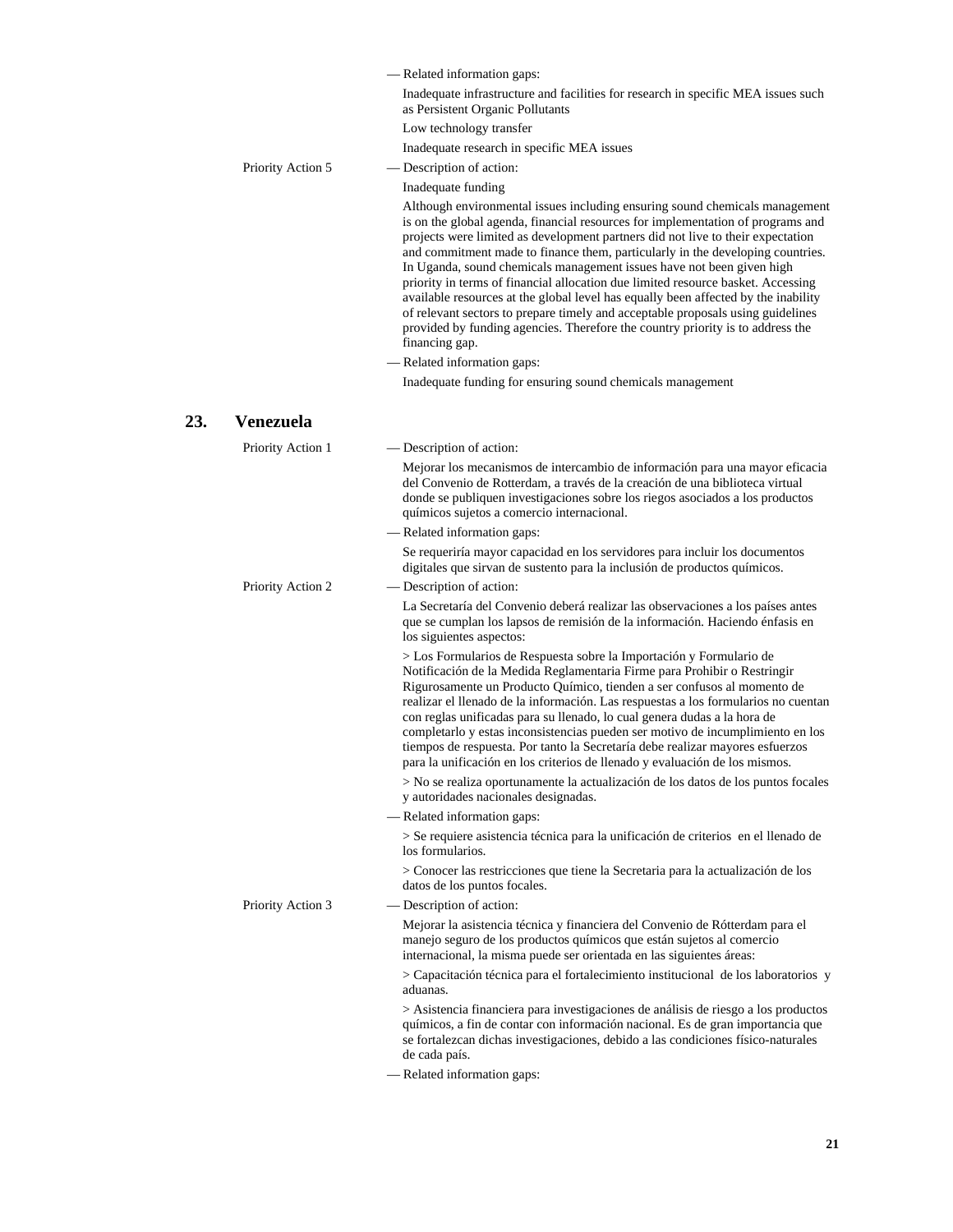|                   | actividades de asistencia técnica y proyectos dirigidos a fortalecimientos de las<br>capacidades nacionales en la evaluación de riesgo de productos químicos.                                                                                                                        |
|-------------------|--------------------------------------------------------------------------------------------------------------------------------------------------------------------------------------------------------------------------------------------------------------------------------------|
| Priority Action 4 | — Description of action:                                                                                                                                                                                                                                                             |
|                   | Contar con mayor información sobre las alternativas de los compuestos<br>químicos, es decir, una vez incluido un producto en el marco del convenio se<br>deben disponer de datos suficientes acerca de las alternativas económicas,<br>tecnológicos y de uso de los mismos.          |
|                   | — Related information gaps:                                                                                                                                                                                                                                                          |
|                   | Not answered                                                                                                                                                                                                                                                                         |
| Priority Action 5 | — Description of action:                                                                                                                                                                                                                                                             |
|                   | Ampliar la participación en el Comité de Examen de Productos Químicos,<br>mediante la incorporación de más miembros para tener diferentes visiones sobre<br>los químicos a evaluar. Este hecho, además permite un mejor intercambio de<br>información entre las diferentes regiones. |
|                   | — Related information gaps:                                                                                                                                                                                                                                                          |
|                   | Requeriría revisar la decisión mediante la cual se creo el Comité de Examen de<br>Productos Químicos.                                                                                                                                                                                |
|                   |                                                                                                                                                                                                                                                                                      |

# **24. Yemen**

|  | Priority Action 1 | — Description of action:                                                                                                                                                                                                  |
|--|-------------------|---------------------------------------------------------------------------------------------------------------------------------------------------------------------------------------------------------------------------|
|  |                   | > Development of a resource kit to promote ratification and implementation in<br>the six official languages of the United Nations.                                                                                        |
|  |                   | > Updated toolkit regularly and reorganized to reflect experience in its use in the<br>six official languages of the United Nations.                                                                                      |
|  |                   | > development new documents and existing materials updated and reproduced<br>Updated toolkit regularly and reorganized to reflect experience in its use in the<br>six official languages of the United Nations.           |
|  |                   | > As many documents as possible translated to make them available in the six<br>official languages of the United Nations.                                                                                                 |
|  |                   | > Prepare an electronic version of the resource kit to facilitate access to the<br>information and reduce the costs of reproduction in the six official languages of<br>the United Nations.                               |
|  |                   | - Related information gaps:                                                                                                                                                                                               |
|  |                   | Lack of a resource kit to promote ratification and implementation in the six<br>official languages of the United Nations.                                                                                                 |
|  | Priority Action 2 | - Description of action:                                                                                                                                                                                                  |
|  |                   | > Promoting technical assistance for the development of the infrastructure and<br>the capacity necessary to manage chemicals to enable implementation of this<br>Convention.                                              |
|  |                   | > Parties with more advanced programmes should provide technical assistance,<br>including training, to other Parties in developing their infrastructure and capacity<br>to manage chemicals throughout their life-cycle." |
|  |                   | > Organize training and awareness-raising meetings for new Parties that have<br>recently ratified the Convention and for Parties that are experiencing difficulties<br>in meeting their obligations under the Convention. |
|  |                   | > Implementing training programs and providing information and documents in<br>the six official languages of the United Nations.                                                                                          |
|  |                   | > Providing a platform for information-sharing about national regulatory<br>decisions on chemicals and pesticides in the six official languages of the United<br>Nations.                                                 |
|  |                   | — Related information gaps:                                                                                                                                                                                               |
|  |                   | > Lack of awareness and training in the six official languages of the United<br>Nations.                                                                                                                                  |
|  |                   | > Lack of training, information and documents in the six official languages of<br>the United Nations.                                                                                                                     |
|  | Priority Action 3 | - Description of action:                                                                                                                                                                                                  |
|  |                   | > Amending the procedure for the adoption and entry into force of an<br>amendment to Annex III:                                                                                                                           |
|  |                   | > Option for increased information exchange through the Secretariat.                                                                                                                                                      |
|  |                   |                                                                                                                                                                                                                           |